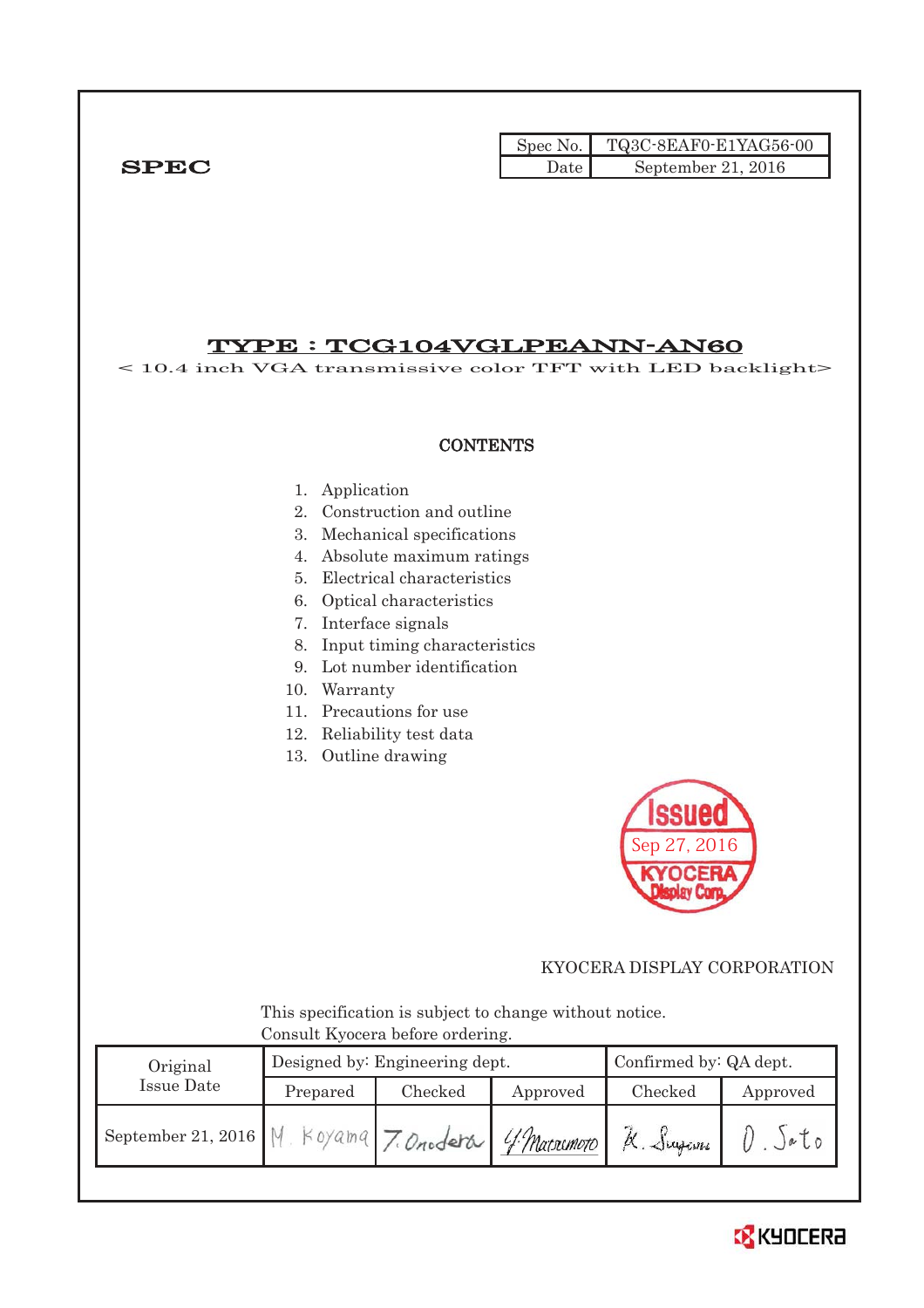# Warning

- 1. This Kyocera LCD module has been specifically designed for use only in electronic devices and industrial machines in the area of audio control, office automation, industrial control, home appliances, etc. The module should not be used in applications where the highest level of safety and reliability are required and module failure or malfunction of such module results in physical harm or loss of life, as well as enormous damage or loss. Such fields of applications include, without limitation, medical, aerospace, communications infrastructure, atomic energy control. Kyocera expressly disclaims any and all liability resulting in any way to the use of the module in such applications.
- 2. Customer agrees to indemnify, defend and hold Kyocera harmless from and against any and all actions, claims, damages, liabilities, awards, costs, and expenses, including legal expenses, resulting from or arising out of Customer's use, or sale for use, or Kyocera modules in applications.

# Caution

1. Kyocera shall have the right, which Customer hereby acknowledges, to immediately scrap or destroy tooling for Kyocera modules for which no Purchase Orders have been received from the Customer in a two-year period.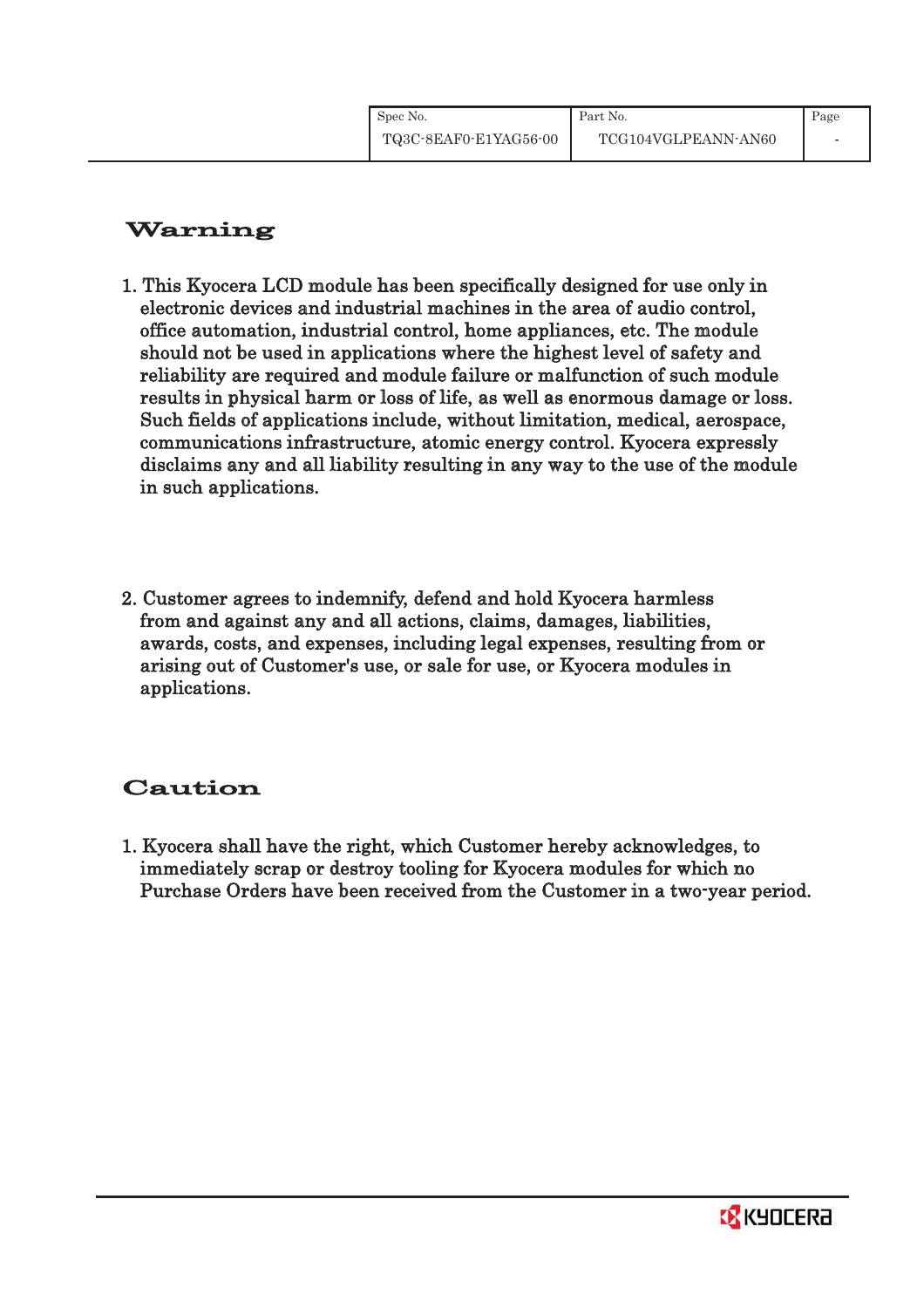

|                  |             |          | 1 do operto privado oo          |                        |                                      | LOOTDE AND LIGHT THAT ALLOU |          |
|------------------|-------------|----------|---------------------------------|------------------------|--------------------------------------|-----------------------------|----------|
|                  |             |          | Revision record                 |                        |                                      |                             |          |
|                  | $\rm{Date}$ |          | Designed by : Engineering dept. |                        |                                      | Confirmed by : QA dept.     |          |
|                  |             | Prepared | $\rm Checked$                   | ${\Large\bf Approved}$ |                                      | $\rm Checked$               | Approved |
|                  |             |          |                                 |                        |                                      |                             |          |
|                  |             |          |                                 |                        |                                      |                             |          |
| ${\rm Rev. No.}$ | $\rm{Date}$ | Page     |                                 |                        | $\label{eq:2} \textbf{Descriptions}$ |                             |          |
|                  |             |          |                                 |                        |                                      |                             |          |
|                  |             |          |                                 |                        |                                      |                             |          |
|                  |             |          |                                 |                        |                                      |                             |          |
|                  |             |          |                                 |                        |                                      |                             |          |
|                  |             |          |                                 |                        |                                      |                             |          |
|                  |             |          |                                 |                        |                                      |                             |          |
|                  |             |          |                                 |                        |                                      |                             |          |
|                  |             |          |                                 |                        |                                      |                             |          |
|                  |             |          |                                 |                        |                                      |                             |          |
|                  |             |          |                                 |                        |                                      |                             |          |
|                  |             |          |                                 |                        |                                      |                             |          |
|                  |             |          |                                 |                        |                                      |                             |          |
|                  |             |          |                                 |                        |                                      |                             |          |
|                  |             |          |                                 |                        |                                      |                             |          |
|                  |             |          |                                 |                        |                                      |                             |          |
|                  |             |          |                                 |                        |                                      |                             |          |
|                  |             |          |                                 |                        |                                      |                             |          |
|                  |             |          |                                 |                        |                                      |                             |          |
|                  |             |          |                                 |                        |                                      |                             |          |
|                  |             |          |                                 |                        |                                      |                             |          |
|                  |             |          |                                 |                        |                                      |                             |          |
|                  |             |          |                                 |                        |                                      |                             |          |
|                  |             |          |                                 |                        |                                      |                             |          |
|                  |             |          |                                 |                        |                                      |                             |          |
|                  |             |          |                                 |                        |                                      |                             |          |
|                  |             |          |                                 |                        |                                      |                             |          |
|                  |             |          |                                 |                        |                                      |                             |          |
|                  |             |          |                                 |                        |                                      |                             |          |
|                  |             |          |                                 |                        |                                      |                             |          |
|                  |             |          |                                 |                        |                                      |                             |          |
|                  |             |          |                                 |                        |                                      |                             |          |
|                  |             |          |                                 |                        |                                      |                             |          |
|                  |             |          |                                 |                        |                                      |                             |          |
|                  |             |          |                                 |                        |                                      |                             |          |

ι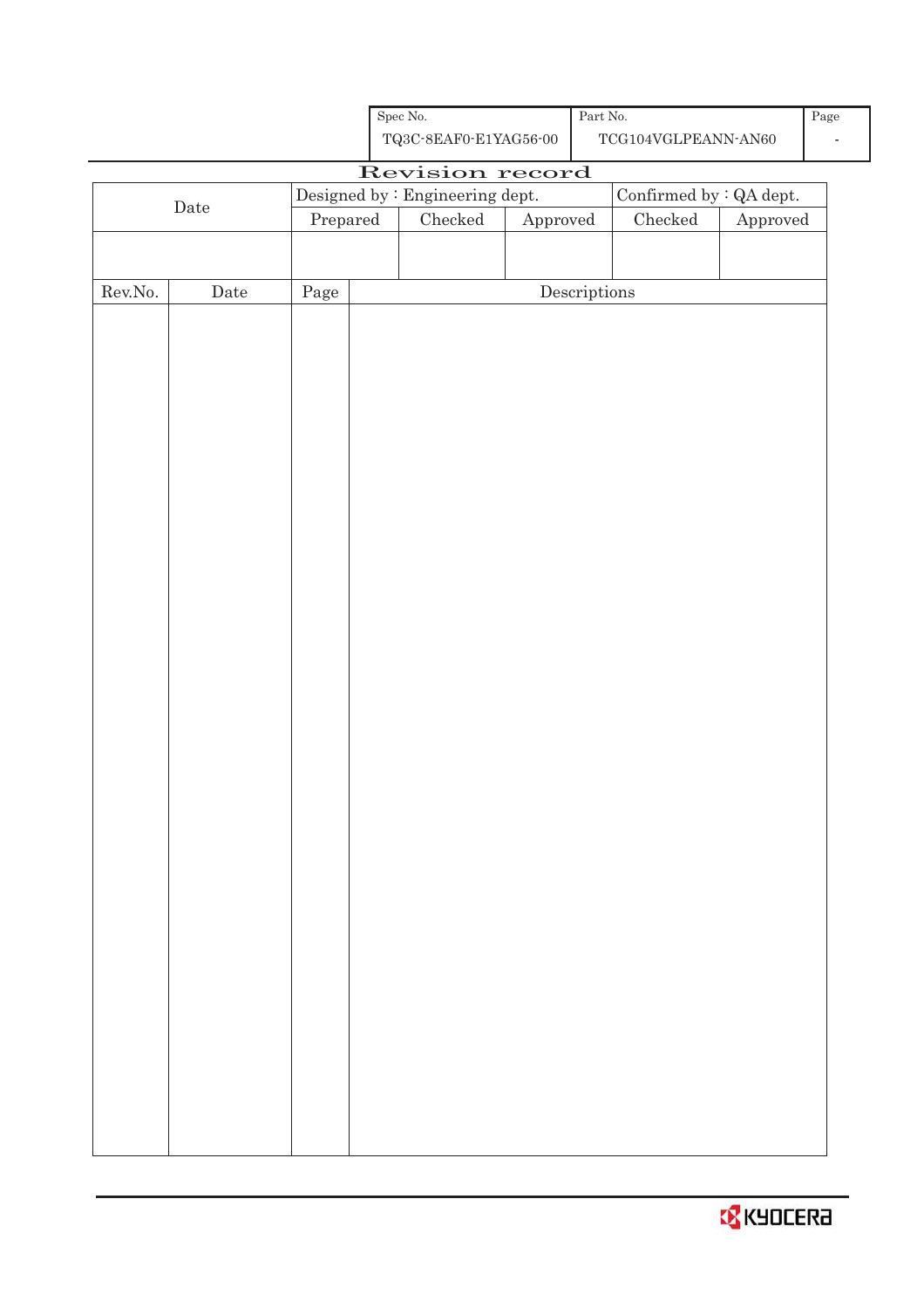#### 1. Application

This document defines the specification of TCG104VGLPEANN-AN60. (RoHS Compliant)

#### 2. Construction and outline

| LCD.               | : Transmissive color dot matrix type TFT               |
|--------------------|--------------------------------------------------------|
| Backlight system   | : LED                                                  |
| Polarizer          | : Anti-Glare treatment                                 |
| Interface          | : LVDS                                                 |
| Additional circuit | : Timing controller, Power supply $(3.3V)$ input)      |
|                    | Constant current circuit for LED Backlight (12V input) |

#### 3. Mechanical specifications

| <b>Item</b>                | Specification                                             | Unit |
|----------------------------|-----------------------------------------------------------|------|
| Outline dimensions<br>-1)  | $240.7(W)\times(180.2)(H)\times9(D)$                      | mm   |
| Active area                | $211.2(W)\times 158.4(H)$<br>(26.4cm/10.4~inch(Diagonal)) | mm   |
| Dot format                 | $640 \times (R,G,B)(W) \times 480(H)$                     | dot  |
| Dot pitch                  | $0.11(W)\times0.33(H)$                                    | mm   |
| $\mathbf{2}$<br>Base color | Normally White                                            |      |
| Mass                       | 445                                                       | g    |

1) Projection not included. Please refer to outline for details.

2) Due to the characteristics of the LCD material, the color varies with environmental temperature.

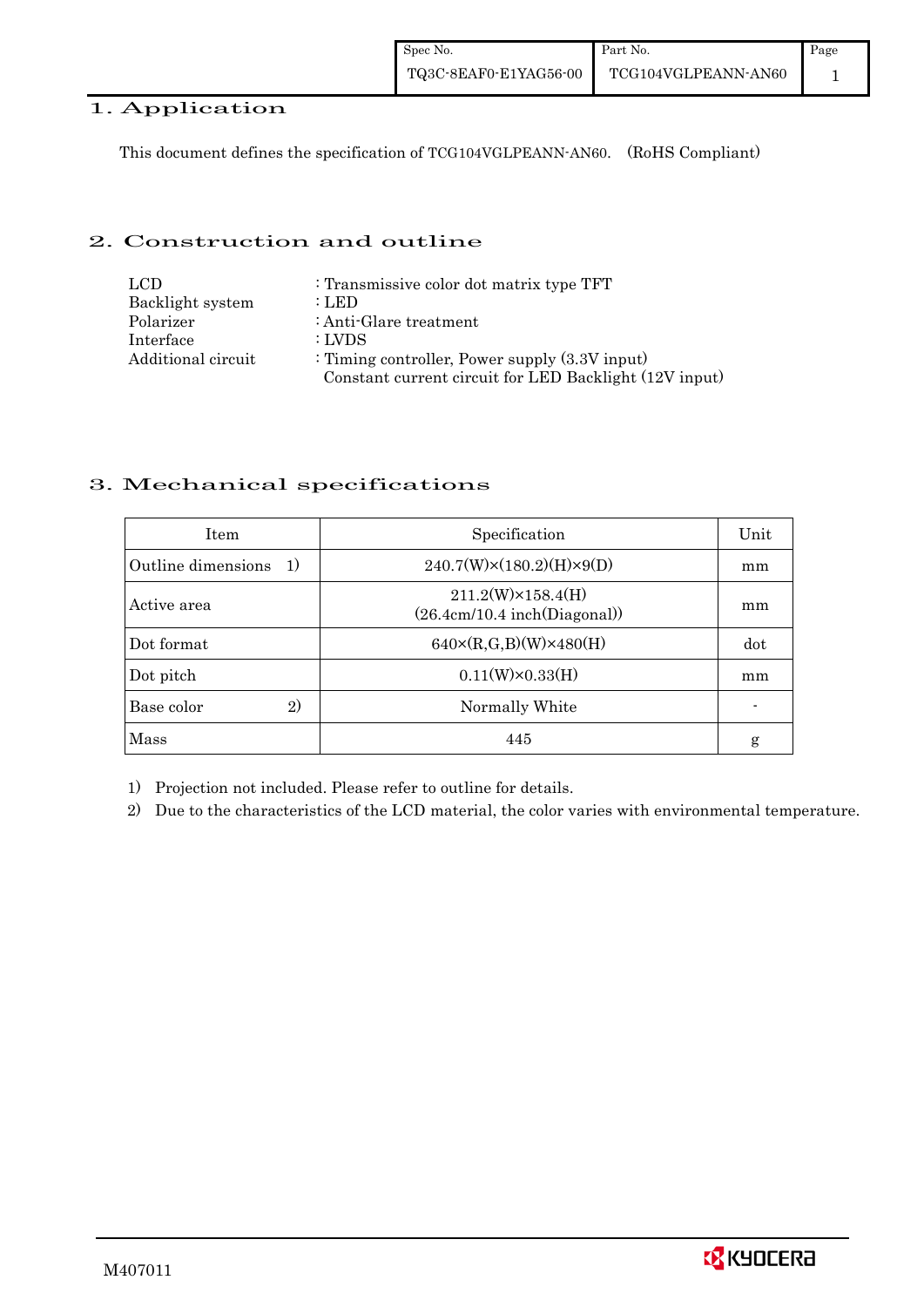#### 4. Absolute maximum ratings

| Item                  |                   | Symbol       | Min.   | Max.      | Unit |
|-----------------------|-------------------|--------------|--------|-----------|------|
| Supply voltage(+3.3V) |                   | $V_{DD}$     |        | 4.0       |      |
| Supply voltage(+12V)  |                   | $V_{IN}$     | $-0.3$ | 14.0      |      |
| Input signal voltage  | 1)                | $\rm V_{I1}$ | $-0.3$ | $VDD+0.3$ |      |
|                       | $\left( 2\right)$ | $\rm V_{I2}$ | $-0.3$ | $VDD+0.3$ |      |
|                       | 3)                | $\rm V_{I3}$ | $-0.3$ | $V_{IN}$  |      |

4-1. Electrical absolute maximum ratings

- 1) SC
- 2) RxIN0-/+、RxIN1-/+、RxIN2-/+、RxIN3-/+、CK IN-/+

3) BLBRT, BLEN

#### 4-2. Environmental absolute maximum ratings

| Item                  |    | Symbol                  | Min.  | Max. | Unit        |
|-----------------------|----|-------------------------|-------|------|-------------|
| Operating temperature | 1) | $\Gamma_{OP}$           | $-20$ | 70   | $\circ$ C   |
| Storage temperature   | 2) | <b>T</b> <sub>STO</sub> | $-30$ | 80   | $^{\circ}C$ |
| Operating humidity    | 3) | Hop                     | 10    | 4)   | %RH         |
| Storage humidity      | 3) | H <sub>STO</sub>        | 10    | 4)   | %RH         |
| Vibration             |    |                         | 5)    | 5)   |             |
| Shock                 |    |                         | 6)    | 6)   |             |

1) Operating temperature means a temperature which operation shall be guaranteed. Since display performance is evaluated at 25°C, another temperature range should be confirmed.

2) Temp. =  $-30^{\circ}$ C $<$ 48h, Temp. =  $80^{\circ}$ C $<$ 168h Store LCD at normal temperature/humidity. Keep them free from vibration and shock. An LCD that is kept at a low or a high temperature for a long time can be defective due to other conditions, even if the low or high temperature satisfies the standard. (Please refer to "Precautions for Use" for details.)

- 3) Non-condensing
- 4) Temp. $\leq 40^{\circ}$ C, 85%RH Max.

Temp. >40°C, Absolute humidity shall be less than 85%RH at 40°C.

5)

| Frequency       | $10\sim$ 55 Hz    | Acceleration value         |
|-----------------|-------------------|----------------------------|
| Vibration width | $0.15$ mm         | $(0.3{\sim}9~{\rm m/s^2})$ |
| Interval        | $10 - 55 - 10$ Hz | 1 minutes                  |

 2 hours in each direction X, Y, Z (6 hours total) EIAJ ED-2531

6) Acceleration: 490 m/s2, Pulse width: 11 ms 3 times in each direction:  $\pm X$ ,  $\pm Y$ ,  $\pm Z$ EIAJ ED-2531

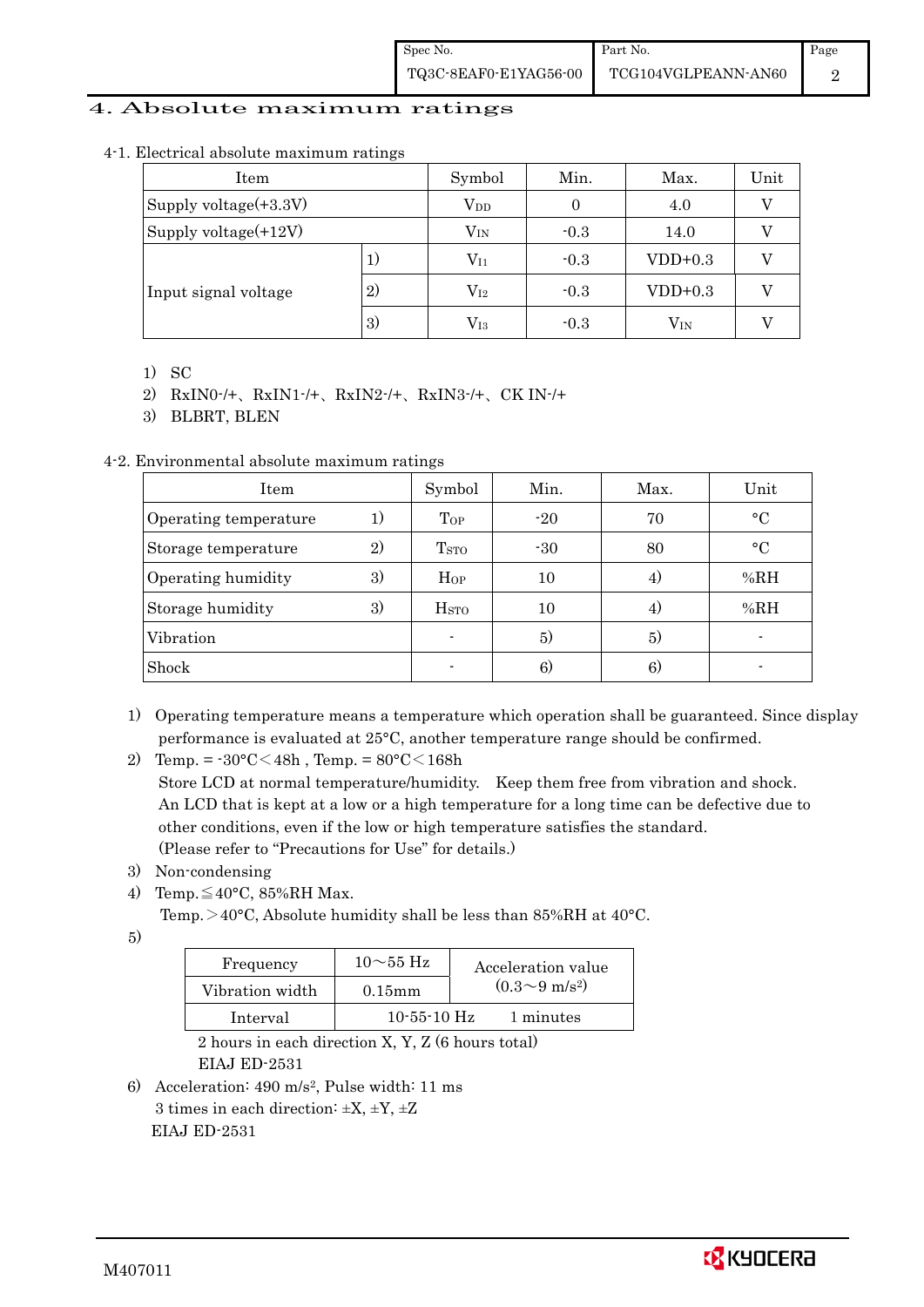### 5. Electrical characteristics

#### 5-1. LCD

|                                 |    |                 |               |                |                          | Temp. = $-20 \sim 70$ °C |              |
|---------------------------------|----|-----------------|---------------|----------------|--------------------------|--------------------------|--------------|
| Item                            |    | Symbol          | Condition     | Min.           | Typ.                     | Max.                     | Unit         |
| Supply voltage                  | 1) | $\rm V_{DD}$    |               | 3.0            | 3.3                      | $3.6\,$                  | $\mathbf{V}$ |
| Current consumption             |    | I <sub>DD</sub> | 2)            |                | 165                      | 215                      | mA           |
| Permissive input ripple voltage |    | $V_{RP}$        | $V_{DD}=3.3V$ | $\blacksquare$ |                          | 100                      | $mVp$ -<br>p |
| 3)<br>Input signal voltage      |    | $V_{\rm IL}$    | "Low" level   | $\Omega$       |                          | $0.2$ VDD                | V            |
|                                 |    | V <sub>IH</sub> | "High" level  | $0.8$ VDD      |                          | $V_{DD}$                 | V            |
|                                 | 3) | $_{\rm IoL}$    | $V_{I3}=0V$   | $-10$          |                          | 10                       | $\mu$ A      |
| Input leak current              |    | $I_{OH}$        | $V_{I3}=3.3V$ | $\blacksquare$ | $\blacksquare$           | 350                      | $\mu$ A      |
| Differential input voltage      | 4) | $ V_{ID} $      |               | 100            |                          | 600                      | mV           |
| Differential input              |    | $\rm V_{TL}$    | "Low" level   | $-100$         |                          |                          | mV           |
| threshold voltage               | 4) | $\rm V_{TH}$    | "High" level  | $\blacksquare$ | $\overline{\phantom{a}}$ | 100                      | mV           |
| LVDS Common mode<br>voltage     | 4) | <b>VICM</b>     |               | $ V_{ID} /2$   | $1.2\,$                  | $2.4$ - $ V_{ID} /2$     |              |
| Terminator                      |    | $R_1$           |               |                | 100                      |                          | Ω            |

1) V<sub>DD</sub>-turn-on conditions



 $0 \leq t1 \leq 20$ ms  $0 < t3 \leq 1s$  20frame refresh≦t4  $0 \leq t5$ 

#### 2) Display pattern:

 $V_{DD} = 3.3V$ , Temp. =  $25^{\circ}$ C



3) Input signal : SC

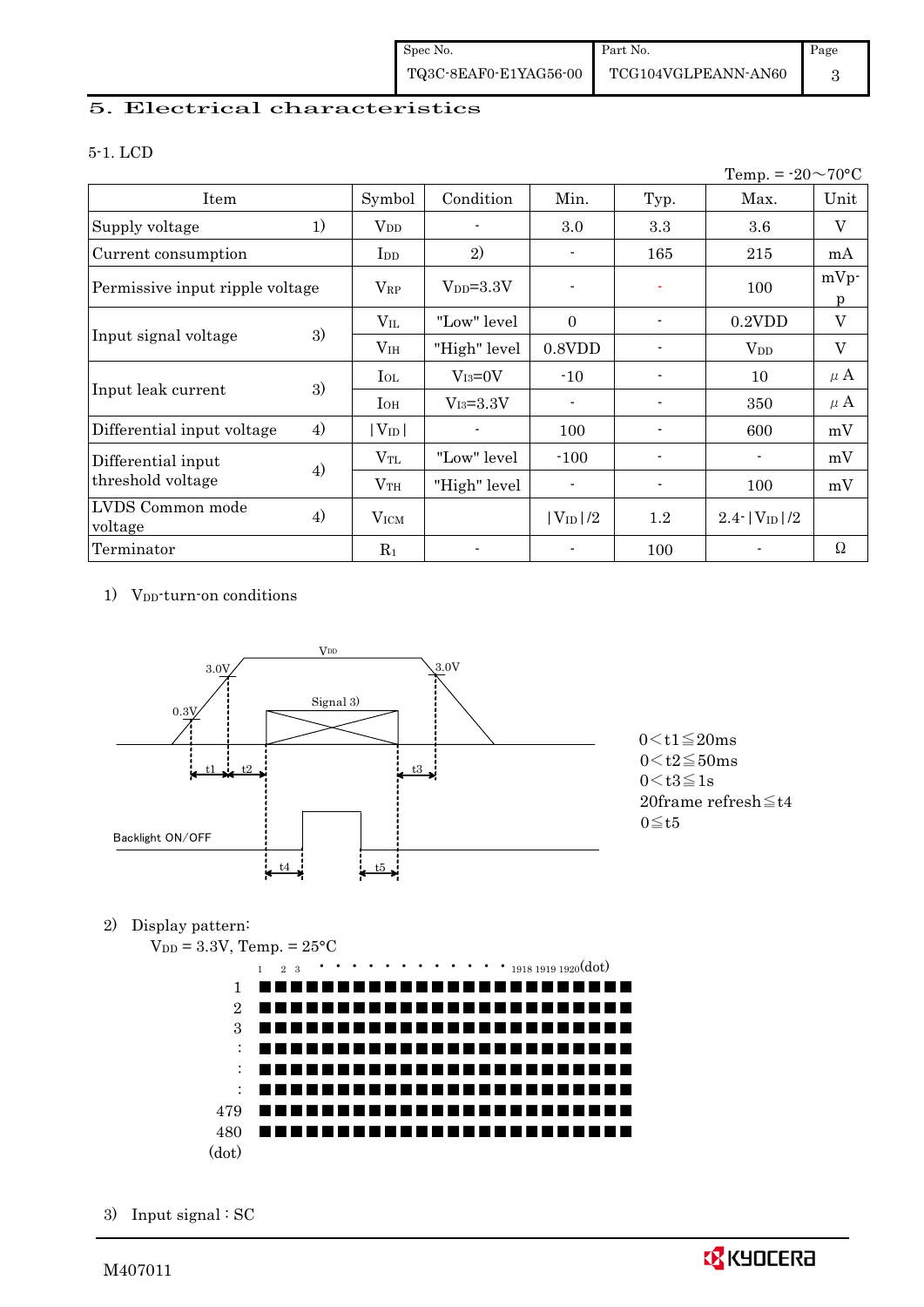4) Input signal : RxIN3+, RxIN3-, RxIN2+, RxIN2-, RxIN1+, RxIN1-, RxIN0+, RxIN0- CK IN+, CK IN-



#### 5-2. Constant current circuit for LED Backlight

| Temp. = $-20 \sim 70$ °C          |                    |                                  |              |                          |          |               |  |
|-----------------------------------|--------------------|----------------------------------|--------------|--------------------------|----------|---------------|--|
| Item                              | Symbol             | Condition                        | Min.         | Typ.                     | Max.     | Unit          |  |
| 1)<br>Supply voltage              | $V_{IN}$           |                                  | 10.8         | 12.0                     | 13.2     | $\mathbf{V}$  |  |
| Current consumption               | $I_{IN}$           | 2)                               |              | 275                      | 440      | mA            |  |
| Permissive input ripple voltage   | $V_{RP\_BL}$       | $V_{IN} = 12.0V$                 |              |                          | 100      | $mVp-p$       |  |
|                                   | VIL_BLBRT          | "Low" level                      | $\Omega$     | $\blacksquare$           | 0.8      | V             |  |
| <b>BLBRT</b> Input signal voltage | VIH_BLBRT          | "High" level                     | 2.3          |                          | $V_{IN}$ | V             |  |
| BLBRT Input pull-down resistance  | RIN_BLBRT          |                                  | 100          | 300                      | 500      | $k\Omega$     |  |
|                                   | VIL_BLEN           | "Low" level                      | $\theta$     |                          | 0.8      | V             |  |
| <b>BLEN</b> Input signal voltage  | $V_{\rm IH\_BLEN}$ | "High" level                     | 2.3          |                          | $V_{IN}$ | V             |  |
| BLEN Input pull-down resistance   | RIN_BLEN           |                                  | 100          | 300                      | 500      | $k\Omega$     |  |
| 3)<br><b>PWM</b> Frequency        | f <sub>PWM</sub>   |                                  | 200          | $\overline{\phantom{a}}$ | 10k      | Hz            |  |
|                                   |                    | $f_{\text{PWM}} = 200 \text{Hz}$ | $\mathbf{1}$ |                          | 100      | $\frac{0}{0}$ |  |
| 3)<br>PWM Duty ratio              | $D_{\rm PWM}$      | $f_{\rm PWM} = 2kHz$             | 10           |                          | 100      | $\%$          |  |
|                                   |                    | $f_{\text{PWM}} = 10kHz$         | 50           | $\blacksquare$           | 100      | $\frac{0}{0}$ |  |
| (4), 5)<br>Operating life time    | T                  | Temp.= $25^{\circ}$ C            |              | 50,000                   |          | $\mathbf h$   |  |

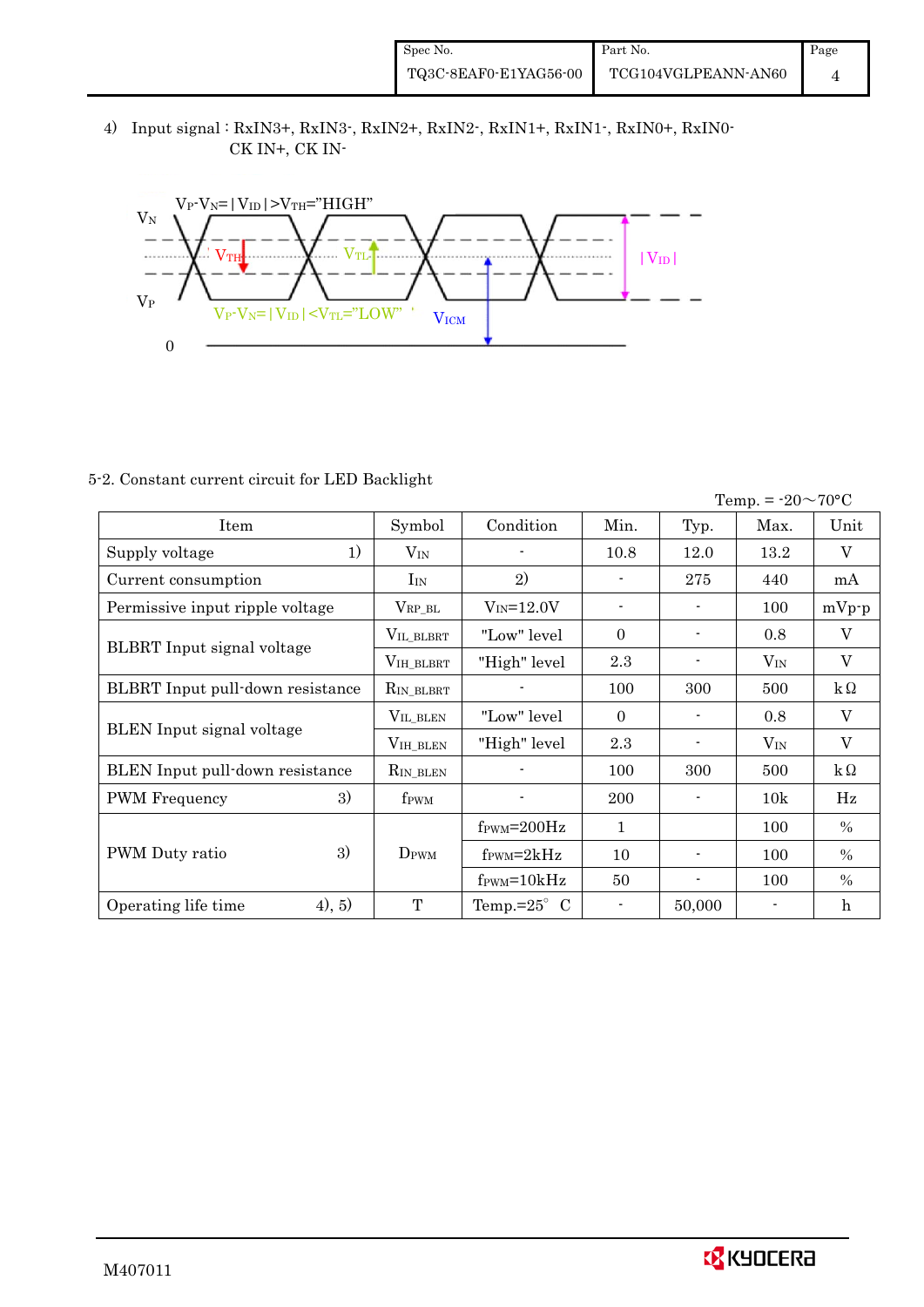#### 1) VIN-turn-on conditions



2) V<sub>IN</sub> = 12V, Temp. = 25°C, D<sub>PWM</sub> = 100%

#### 3) PWM Timing Diagram



ton, torr  $\geq 50 \mu$  s. In case of lower frequency, the deterioration of the display quality, flicker etc., may occur.

- 4) When brightness decrease 50% of minimum brightness. The average life of a LED will decrease when the LCD is operating at higher temperatures.
- 5) Life time is estimated data.(Condition : IF=60mA, Ta=25℃ in chamber).

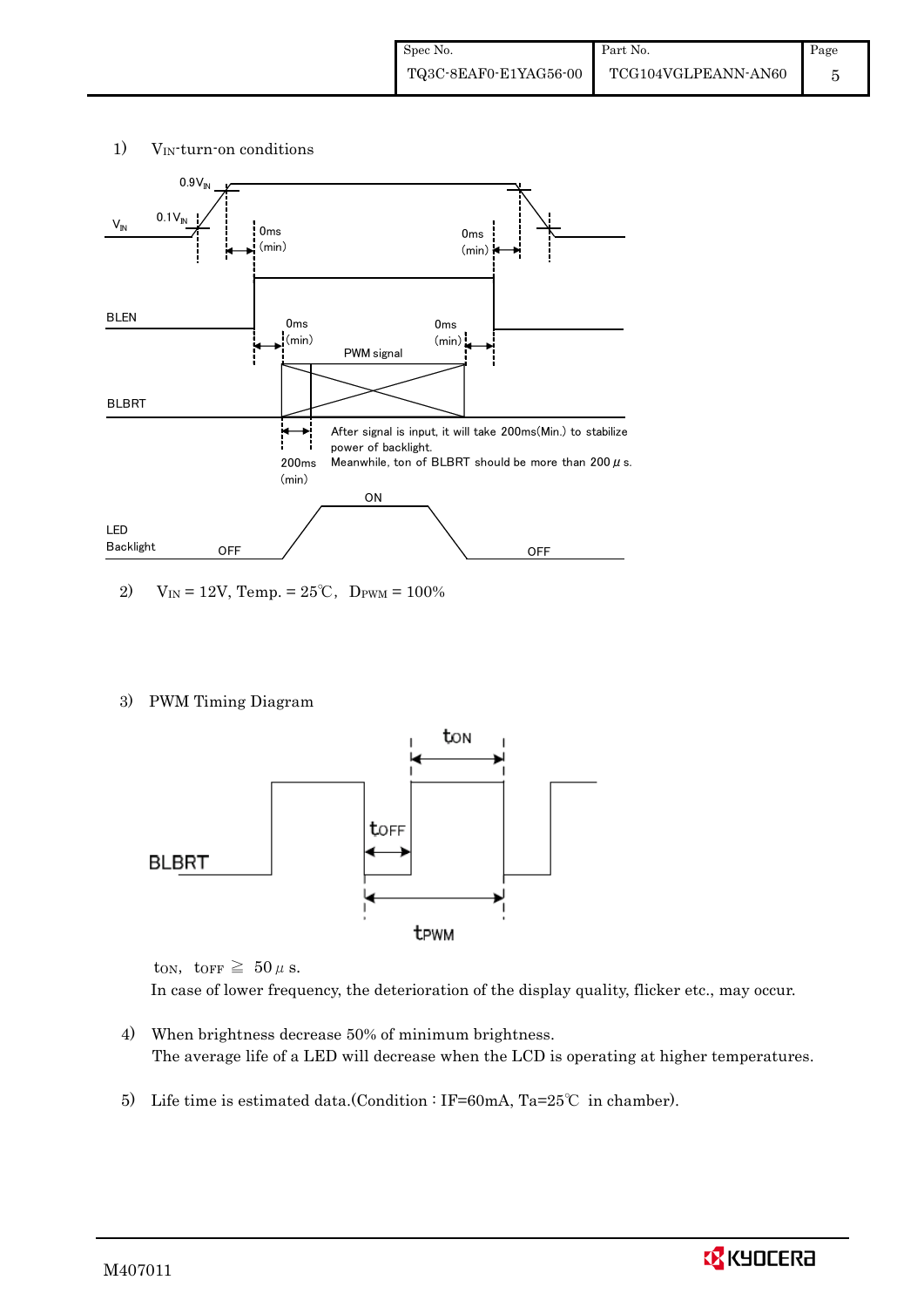| Spec No.              | Part No.            | Page |
|-----------------------|---------------------|------|
| TQ3C-8EAF0-E1YAG56-00 | TCG104VGLPEANN-AN60 |      |

# 6. Optical characteristics

| Measuring spot = $\phi$ 6.0mm, Temp. = 25°C |  |
|---------------------------------------------|--|
|---------------------------------------------|--|

| Item                                  |       | Symbol         | Condition                   | Min.                     | Typ.  | Max.                     | Unit              |
|---------------------------------------|-------|----------------|-----------------------------|--------------------------|-------|--------------------------|-------------------|
|                                       | Rise  | $\tau_r$       | $\theta = \phi = 0^{\circ}$ |                          | 10    |                          | ms                |
| Response time                         | Down  | T d            | $\theta = \phi = 0^{\circ}$ |                          | 20    |                          | ms                |
|                                       |       | $\theta$ upper |                             |                          | 60    |                          |                   |
| Viewing angle range<br>View direction |       | $\theta$ LOWER | $CR \ge 10$                 |                          | 70    |                          | deg.              |
| $: 6$ o'clock                         |       | $\phi$ LEFT    |                             | $\overline{\phantom{a}}$ | 70    | $\overline{\phantom{a}}$ |                   |
| (Gray inversion)                      |       | $\phi$ RIGHT   |                             | $\blacksquare$           | 70    |                          | deg.              |
| Contrast ratio                        |       | CR             | $\theta = \phi = 0^{\circ}$ | 350                      | 500   |                          |                   |
| <b>Brightness</b>                     |       | L              | $IF=(60)mA$                 | 300                      | 450   |                          | cd/m <sup>2</sup> |
|                                       |       | $\mathbf X$    |                             | 0.550                    | 0.600 | 0.650                    |                   |
|                                       | Red   | y              | $\theta = \phi = 0^{\circ}$ | 0.300                    | 0.350 | 0.400                    |                   |
|                                       |       | $\mathbf X$    |                             | 0.285                    | 0.335 | 0.385                    |                   |
| Chromaticity                          | Green | У              | $\theta = \phi = 0^{\circ}$ | 0.515                    | 0.565 | 0.615                    |                   |
| coordinates                           |       | $\mathbf X$    | $\theta = \phi = 0^{\circ}$ | 0.100                    | 0.150 | 0.200                    |                   |
|                                       | Blue  | У              |                             | 0.065                    | 0.115 | 0.165                    |                   |
|                                       |       | $\mathbf X$    | $\theta = \phi = 0^{\circ}$ | 0.240                    | 0.290 | 0.340                    |                   |
|                                       | White | $\mathbf y$    |                             | 0.260                    | 0.310 | 0.360                    |                   |

6-1. Definition of contrast ratio

$$
CR(Contrast ratio) = \frac{Brightness with all pixels "White" }{Brightness with all pixels "Black" }
$$

### 6-2. Definition of response time



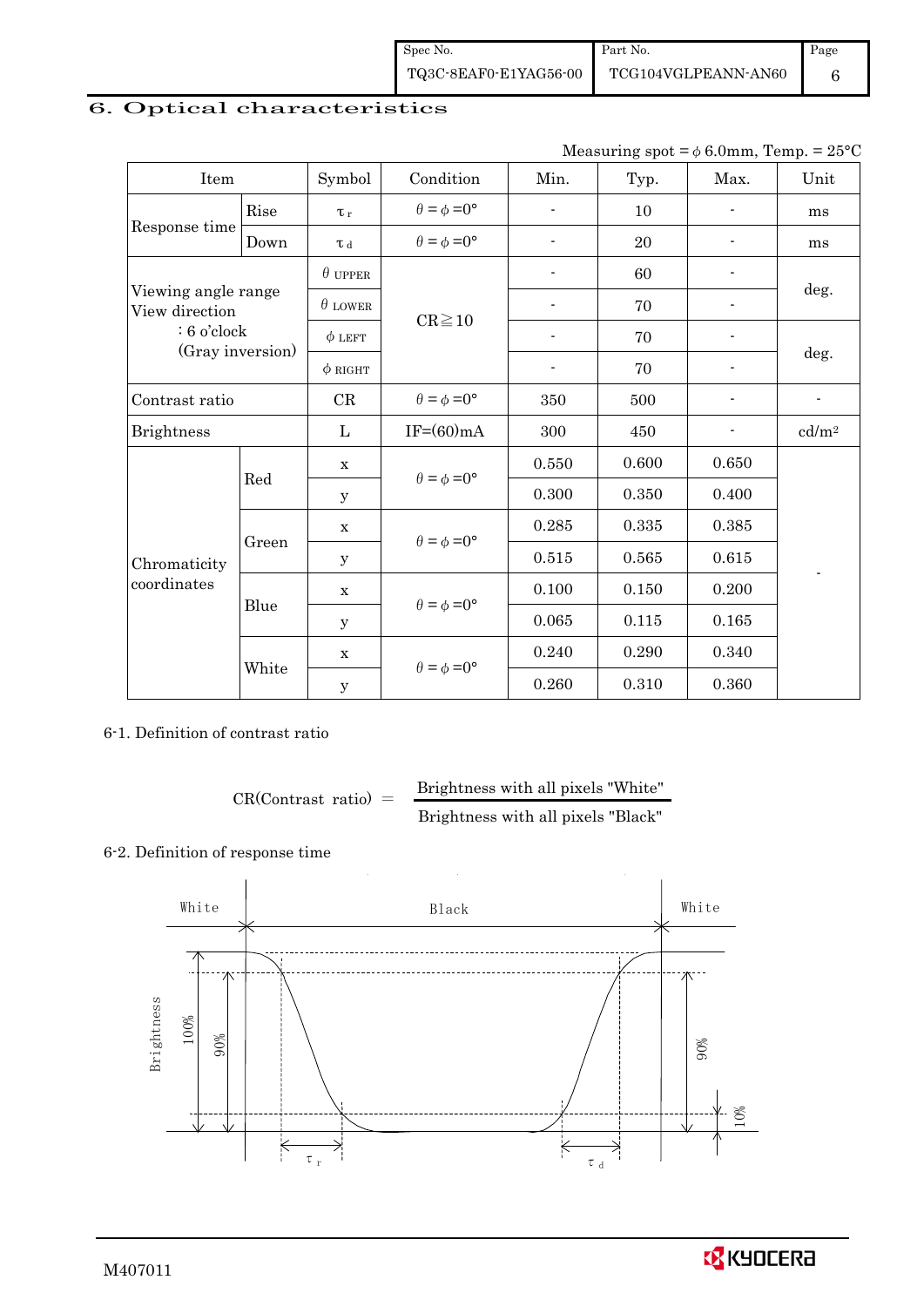6-3. Definition of viewing angle



#### 6-4. Brightness measuring points



- 1) Rating is defined as the white brightness at center of display screen(3).
- 2) 5 minutes after LED is turned on. (Ambient Temp.=25℃)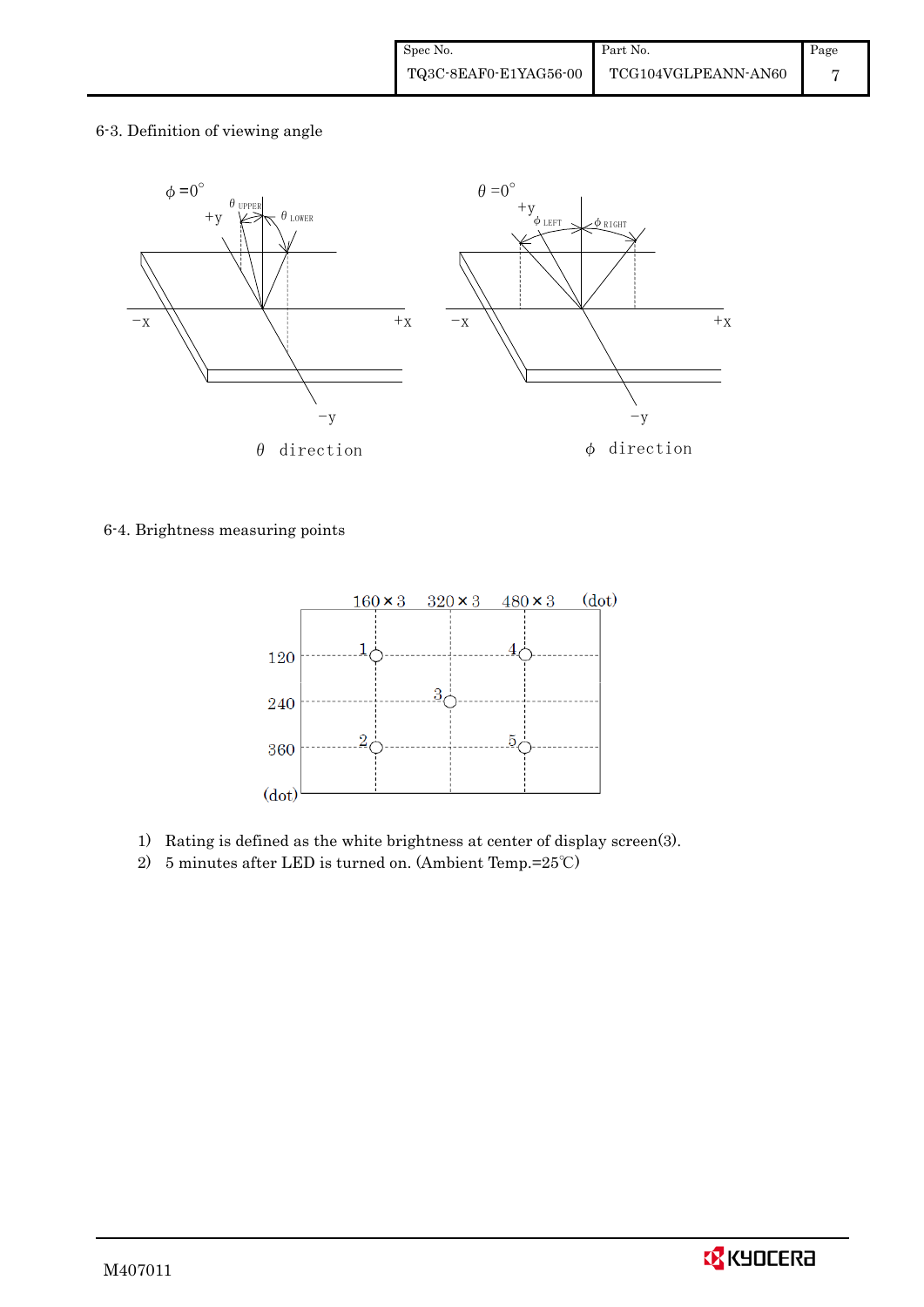#### 7. Interface signals

#### 7-1. Interface signals

| No.            | Symbol                | Description                                        | <b>Note</b> |
|----------------|-----------------------|----------------------------------------------------|-------------|
| $\mathbf{1}$   | <b>GNB</b>            | GND (Backlight)                                    |             |
| $\overline{2}$ | <b>GNB</b>            | GND (Backlight)                                    |             |
| 3              | <b>GNB</b>            | GND (Backlight)                                    |             |
| $\overline{4}$ | <b>BLBRT</b>          | PWM signal (Brightness adjustment)                 |             |
| $\bf 5$        | <b>BLEN</b>           | ON/OF terminal voltage                             |             |
| $\overline{6}$ | $V_{IN}$              | $+12V$ power supply                                |             |
| $\overline{7}$ | $V_{IN}$              | $+12V$ power supply                                |             |
| 8              | $V_{IN}$              | $+12V$ power supply                                |             |
| 9              | N <sub>C</sub>        | No Connect                                         |             |
| 10             | NC                    | No Connect                                         |             |
| 11             | $V_{DD}$              | +3.3V power supply                                 |             |
| 12             | <b>V</b> <sub>D</sub> | +3.3V power supply                                 |             |
| 13             | <b>GND</b>            | <b>GND</b>                                         |             |
| 14             | <b>GND</b>            | <b>GND</b>                                         |             |
| 15             | RxIN0-                | LVDS receiver signal CH0(-)                        | <b>LVDS</b> |
| 16             | RxIN0+                | LVDS receiver signal $CHO(+)$                      | <b>LVDS</b> |
| 17             | <b>GND</b>            | <b>GND</b>                                         |             |
| 18             | RxIN1-                | LVDS receiver signal $CH1(\cdot)$                  | <b>LVDS</b> |
| 19             | $RxIN1+$              | LVDS receiver signal $CH1(+)$                      | <b>LVDS</b> |
| 20             | <b>GND</b>            | <b>GND</b>                                         |             |
| 21             | RxIN2-                | LVDS receiver signal $CH2(\cdot)$                  | <b>LVDS</b> |
| 22             | $RxIN2+$              | LVDS receiver signal $CH2(+)$                      | <b>LVDS</b> |
| 23             | <b>GND</b>            | <b>GND</b>                                         |             |
| 24             | CK IN-                | LVDS receiver signal $CK(\cdot)$                   | <b>LVDS</b> |
| 25             | $CK IN+$              | LVDS receiver signal $CK(+)$                       | <b>LVDS</b> |
| 26             | <b>GND</b>            | <b>GND</b>                                         |             |
| 27             | RxIN3-                | LVDS receiver signal $CH3(\cdot)$                  | <b>LVDS</b> |
| 28             | RxIN3+                | LVDS receiver signal $CH3(+)$                      | <b>LVDS</b> |
| 29             | <b>GND</b>            | <b>GND</b>                                         |             |
| 30             | <b>SC</b>             | Scan direction control(GND: Normal, High: Reverse) | 1)          |

LCD connector : MDF76GW-30S-1H(55) (HIROSE)

\* This connector has 32pins and pin No.1 and No.32 connect to GND Above interface signal table specifies 30pins assigned from pin No.2 to No.31.

Matching connector : MDF76-30P-1C (HIROSE)

1)



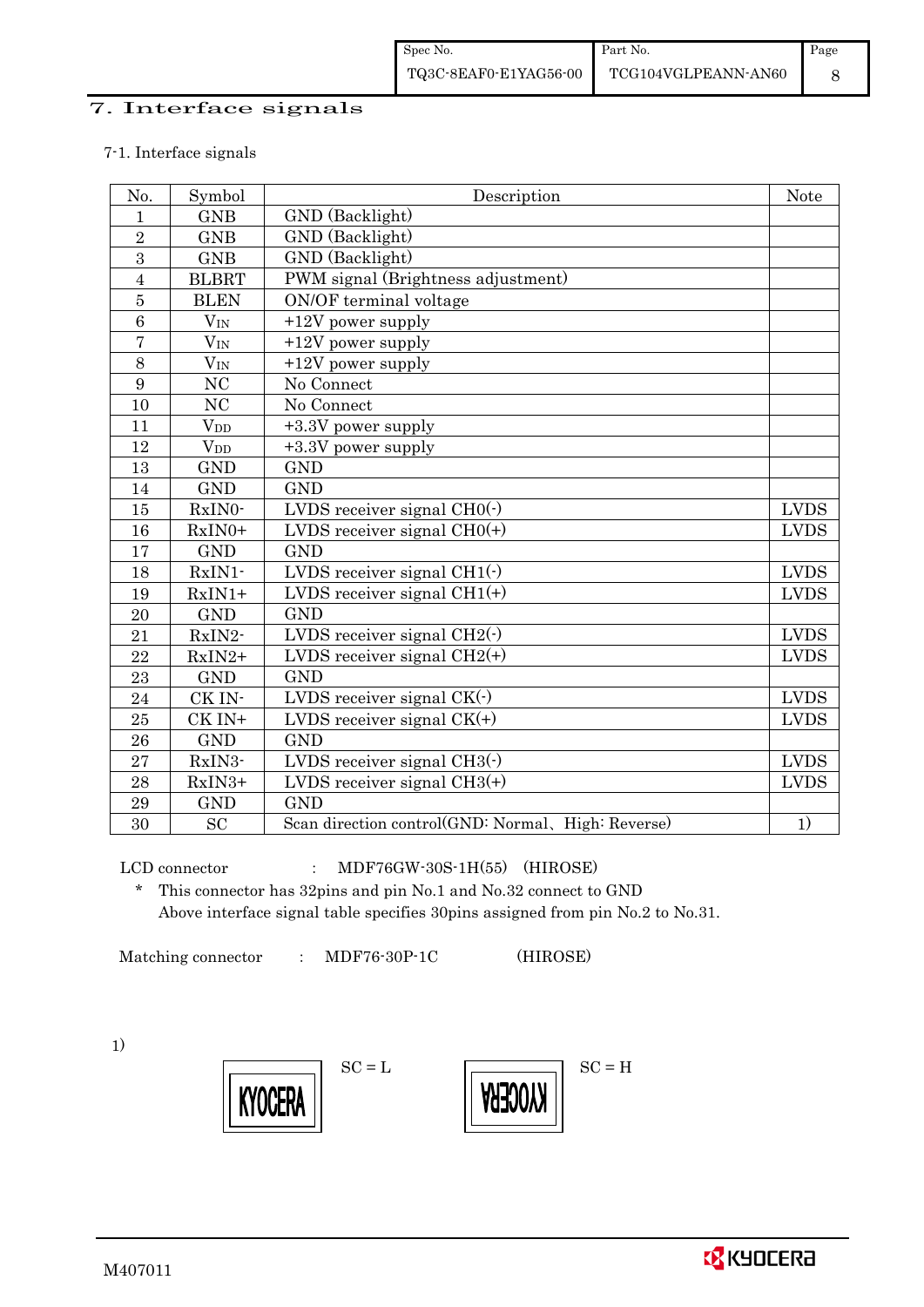#### 8. Input timing characteristics

|                       | Item                      | Symbol  | Min.  | Typ. | Max.  | Unit    | <b>Note</b> |
|-----------------------|---------------------------|---------|-------|------|-------|---------|-------------|
| Clock (CK)            | Frequency                 | 1/Tc    | 22.66 | 25.2 | 27.69 | MHz     |             |
|                       | Horizontal Period         |         | 750   | 800  | 850   | Tc      |             |
|                       |                           | Th      | 27.1  | 31.7 |       | $\mu$ s |             |
| Enable signal<br>(DE) | Horizontal display period | Thd     |       | 640  |       | Tc      |             |
|                       | Vertical Period           | $T_{V}$ | 490   | 525  | 590   | Th      |             |
|                       | Vertical display period   | Tvd     |       | 480  |       | Th      |             |
| Refresh rate          |                           | fy      | 50    | 60   | 70    | Hz      | 2)          |

#### 8-1. Timing Characteristics

1) Please set a clock frequency, a vertical dormant period, and the horizontal dormant period so that the Horizontal Period should not reach less than Min. value.

2) If the refresh rate reach less than Min. value, the deterioration of the display quality, flicker etc., may occur.(fv=1/Tv)

#### **Vertical Timing Diagram**

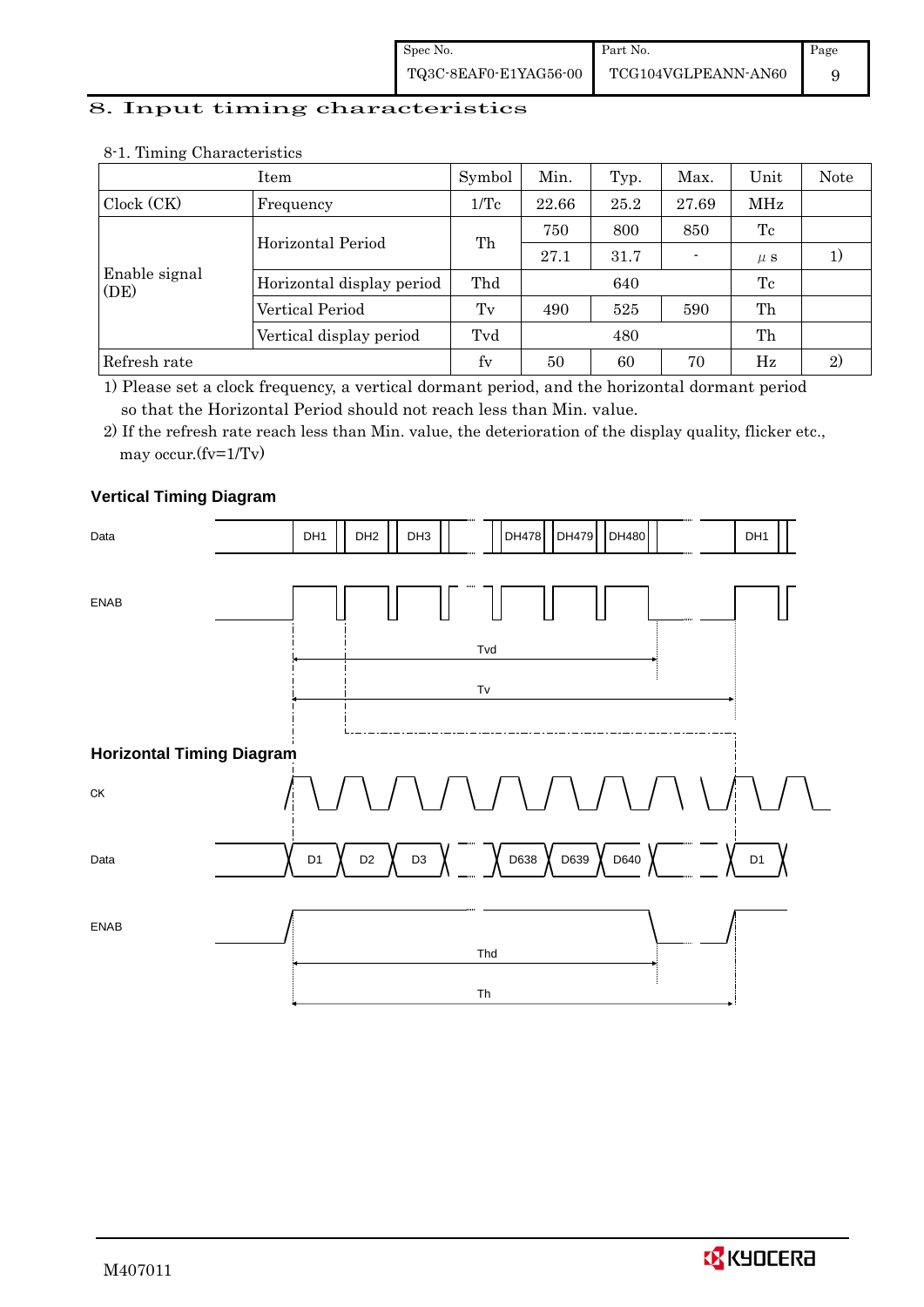



8-2-2.6bit Input



8-3. Input Data Signals and Display position on the screen

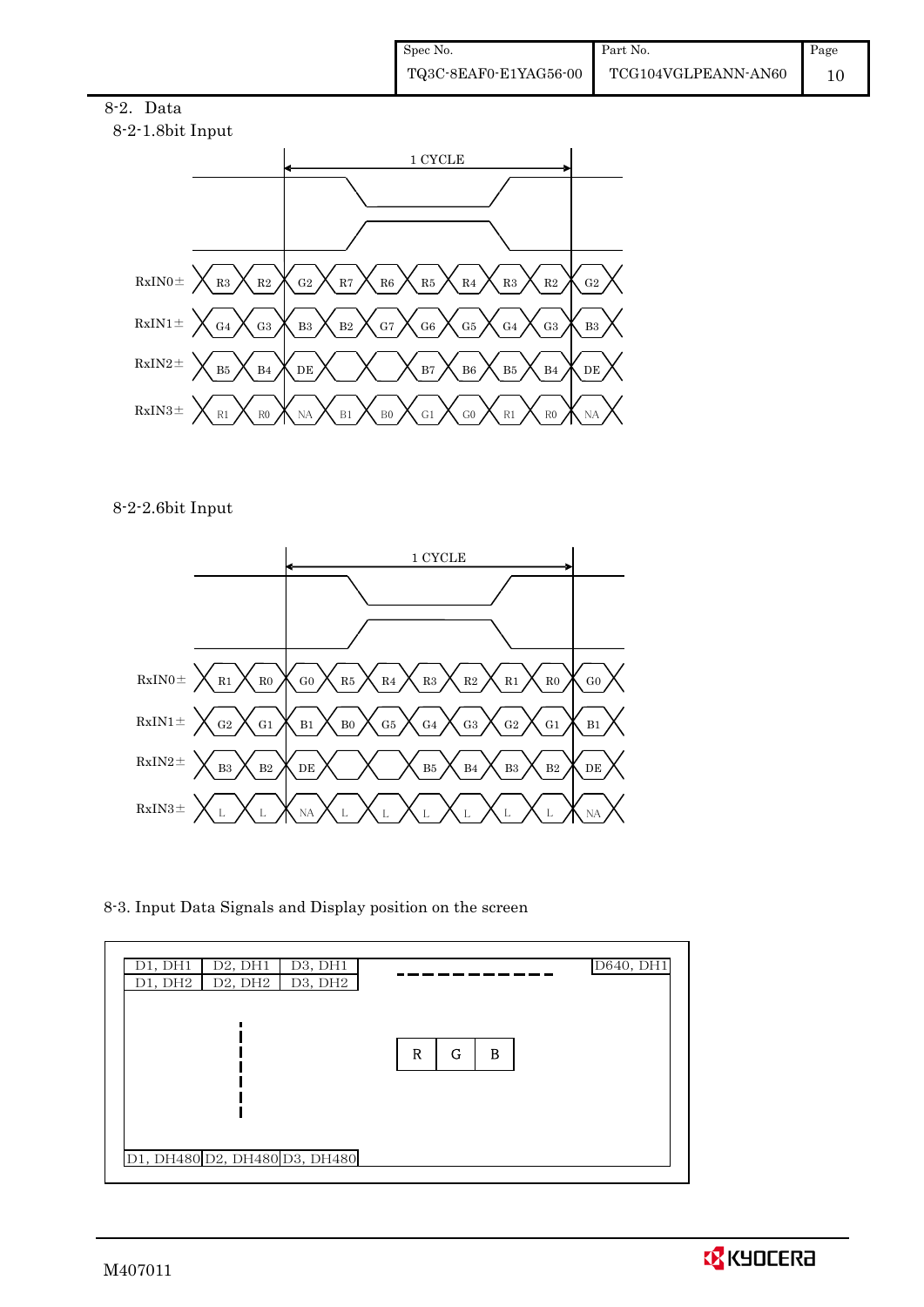#### 9. Lot number identification

The lot number shall be indicated on the back of the backlight case of each LCD.

|  |        | $\downarrow$ $\downarrow$ $\downarrow$ $\downarrow$ |  |
|--|--------|-----------------------------------------------------|--|
|  | 2 34 5 |                                                     |  |

- No1. No5. above indicate
	- 1. Data matrix
		- 2. Version Number
	- 3. Year code
	- 4. Month code
	- 5. Date
	- 6. Version Number

| Year | 2016 | 2017 | 2018 | 2019 | 2020 | 2021 |
|------|------|------|------|------|------|------|
| Code |      |      |      |      |      |      |

C f ( C)

| Month      | Jan. | Feb. | Mar. | Apr. | May | Jun. |
|------------|------|------|------|------|-----|------|
| $\rm Code$ |      |      |      |      |     |      |

| Month      | Jul. | Aug. | Sep. | $_{\rm Oct.}$ | Nov. | Dec. |
|------------|------|------|------|---------------|------|------|
| $\rm Code$ |      |      |      | v             |      | -    |

#### 10. Warranty

#### 10-1. Incoming inspection

Please inspect the LCD within one month after your receipt.

10-2. Production warranty

 Kyocera warrants its LCD's for a period of 12 months from the ship date. Kyocera shall, by mutual agreement, replace or re-work defective LCD's that are shown to be Kyocera's responsibility.

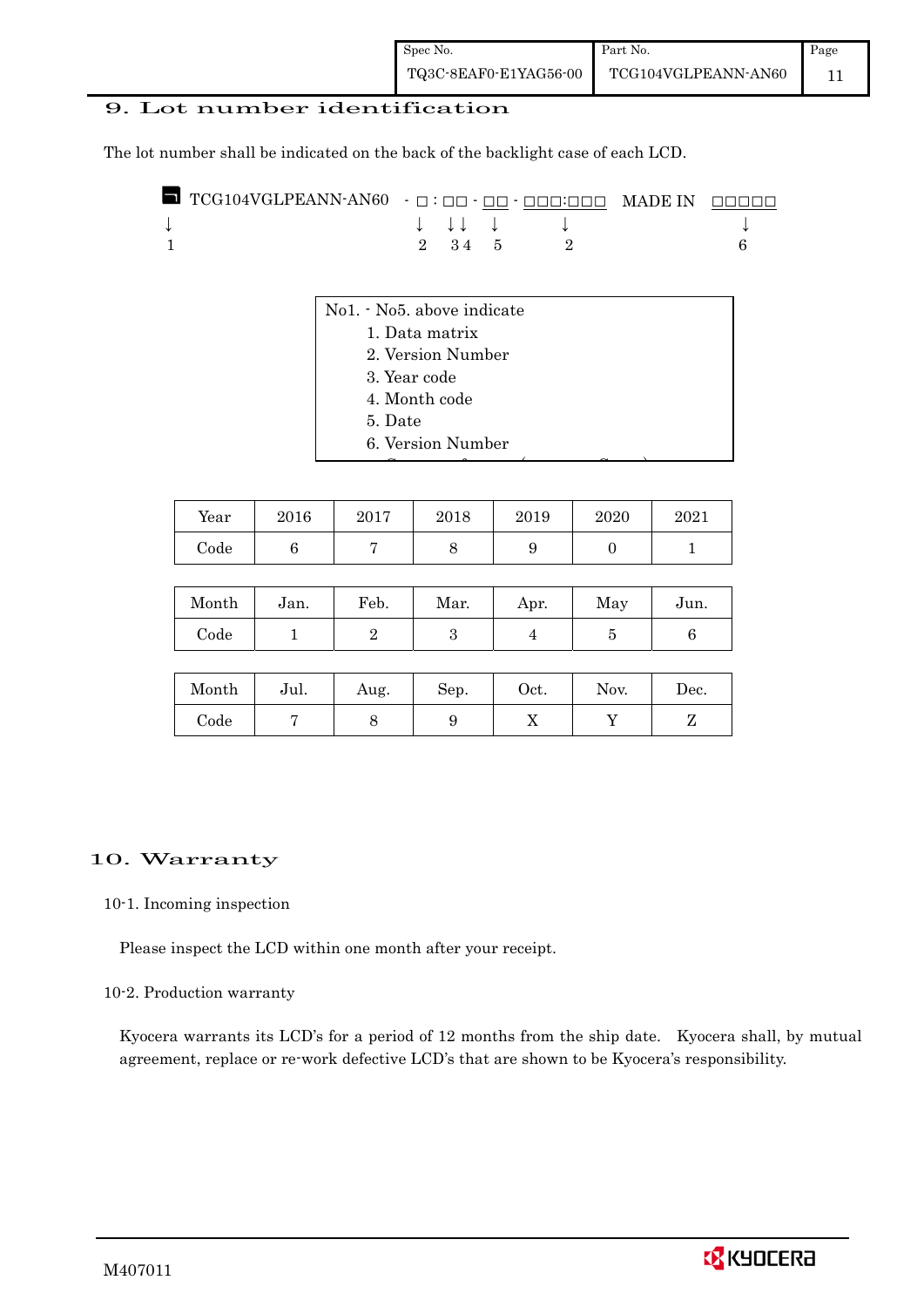#### 11. Precautions for use

- 11-1. Installation of the LCD
- 1) A transparent protection plate shall be added to protect the LCD and its polarizer
- 2) The LCD shall be installed so that there is no pressure on the LSI chips.
- 3) The LCD shall be installed flat, without twisting or bending.
- 4) A transparent protection sheet is attached to the polarizer. Please remove the protection film slowly before use, paying attention to static electricity.

11-2. Static electricity

- 1) Since CMOS ICs are mounted directly onto the LCD glass, protection from static electricity is required.
- 2) Workers should use body grounding. Operator should wear ground straps.

11-3. LCD operation

- 1) The LCD shall be operated within the limits specified. Operation at values outside of these limits may shorten life, and/or harm display images.
- 2) Please select the best display pattern based on your evaluation because flicker, lines or nonuniformity or unevenness can be visible depending on display patterns.

11-4. Storage

- 1) The LCD shall be stored within the temperature and humidity limits specified. Store in a dark area, and protect the LCD from direct sunlight or fluorescent light.
- 2) Always store the LCD so that it is free from external pressure onto it.

11-5. Usage

- 1) DO NOT store in a high humidity environment for extended periods. Polarizer degradation bubbles, and/or peeling off of the polarizer may result.
- 2) The front polarizer is easily scratched or damaged. Prevent touching it with any hard material, and from being pushed or rubbed.
- 3) The LCD screen may be cleaned by wiping the screen surface with a soft cloth or cotton pad using a little Ethanol.
- 4) Water may cause damage or discoloration of the polarizer. Clean condensation or moisture from any source immediately.
- 5) Always keep the LCD free from condensation during testing. Condensation may permanently spot or stain the polarizer.
- 6) Do not disassemble LCD because it will result in damage.
- 7) This Kyocera LCD has been specifically designed for use in general electronic devices, but not for use in a special environment such as usage in an active gas. Hence, when the LCD is supposed to be used in a special environment, evaluate the LCD thoroughly beforehand and do not expose the LCD to chemicals such as an active gas.
- 8) Please do not use solid-base image pattern for long hours because a temporary afterimage may appear. We recommend using screen saver etc. in cases where a solid-base image pattern must be used.
- 9) Liquid crystal may leak when the LCD is broken. Be careful not to let the fluid go into your eyes and mouth. In the case the fluid touches your body; rinse it off right away with water and soap.

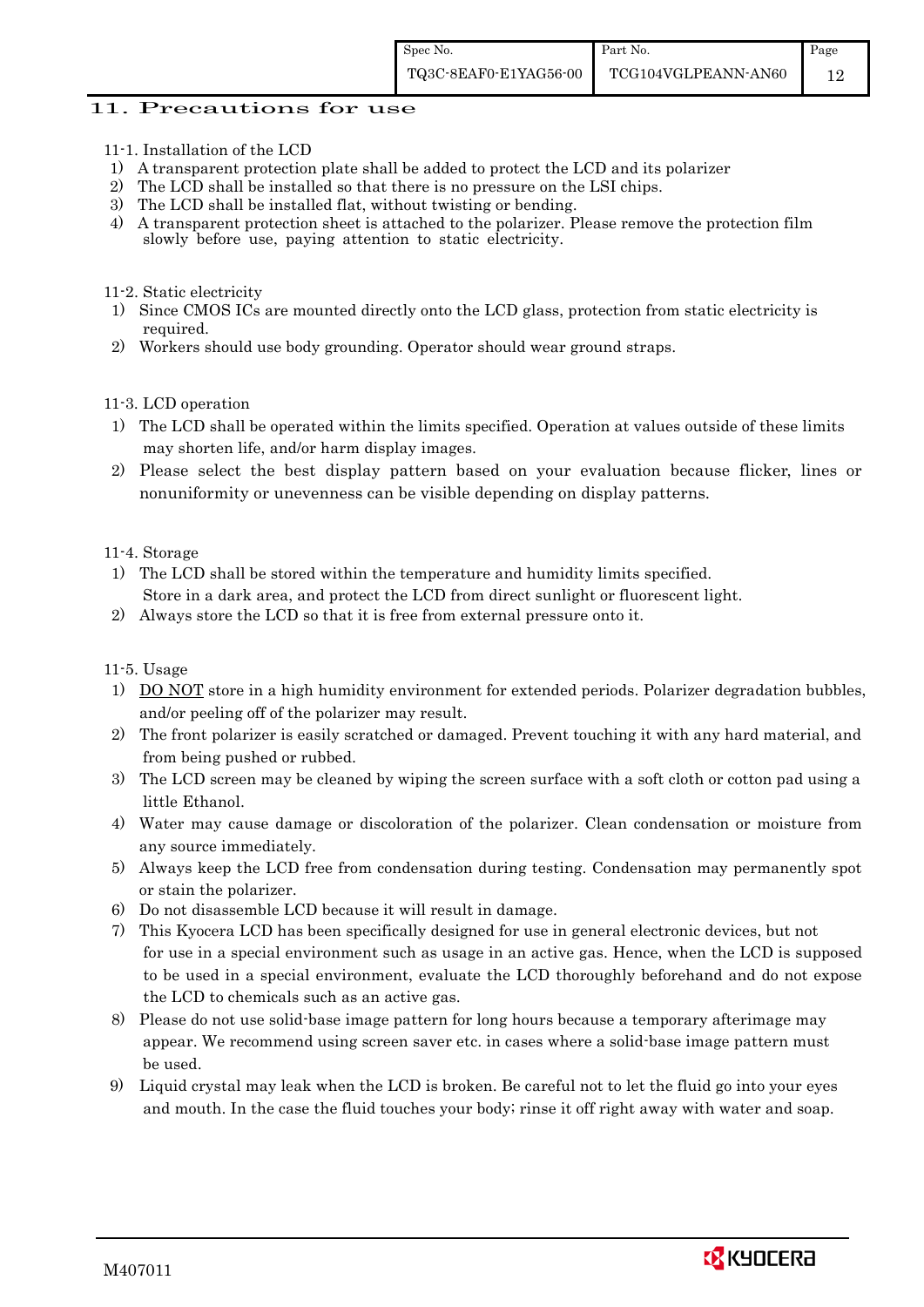### 12. Reliability test data

| Test item                            | Test condition                                                                                        | Test time            |                                                            | Judgement                                                                  |
|--------------------------------------|-------------------------------------------------------------------------------------------------------|----------------------|------------------------------------------------------------|----------------------------------------------------------------------------|
| High temp.<br>atmosphere             | $80^{\circ}$ C                                                                                        | (240h)               | Display function<br>Display quality<br>Current consumption | $\therefore$ No defect<br>$\therefore$ No defect<br>$\therefore$ No defect |
| Low temp.<br>atmosphere              | $-30$ °C                                                                                              | (240h)               | Display function<br>Display quality<br>Current consumption | $\therefore$ No defect<br>: No defect<br>$\therefore$ No defect            |
| High temp.<br>humidity<br>atmosphere | $40^{\circ}$ C 90% RH                                                                                 | (240h)               | Display function<br>Display quality<br>Current consumption | : No defect<br>$\therefore$ No defect<br>$\therefore$ No defect            |
| Temp. cycle                          | $-30^{\circ}$ C<br>0.5 <sub>h</sub><br>0.5 <sub>h</sub><br>R.T.<br>$80^{\circ}$ C<br>0.5 <sub>h</sub> | $(10 \text{cycles})$ | Display function<br>Display quality<br>Current consumption | $\therefore$ No defect<br>$\therefore$ No defect<br>$\therefore$ No defect |
| High temp.<br>operation              | $70^{\circ}$ C                                                                                        | (500h)               | Display function<br>Display quality<br>Current consumption | : No defect<br>$\therefore$ No defect<br>$\therefore$ No defect            |

1) Each test item uses a test LCD only once. The tested LCD is not used in any other tests.

2) The LCD is tested in circumstances in which there is no condensation.

3) The reliability test is not an out-going inspection.

4) The result of the reliability test is for your reference purpose only. The reliability test is conducted only to examine the LCD's capability.

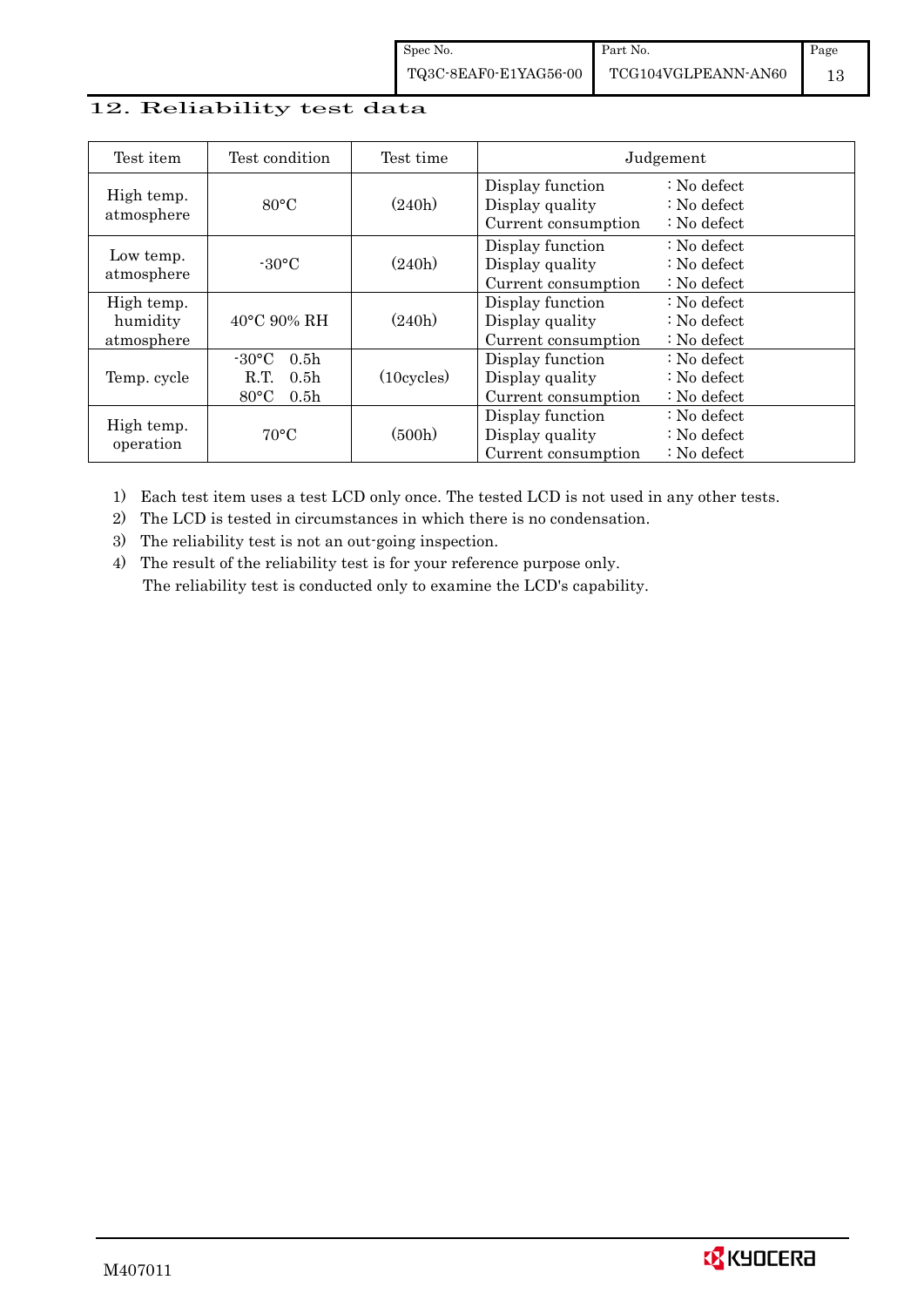

◁

 $\triangleright$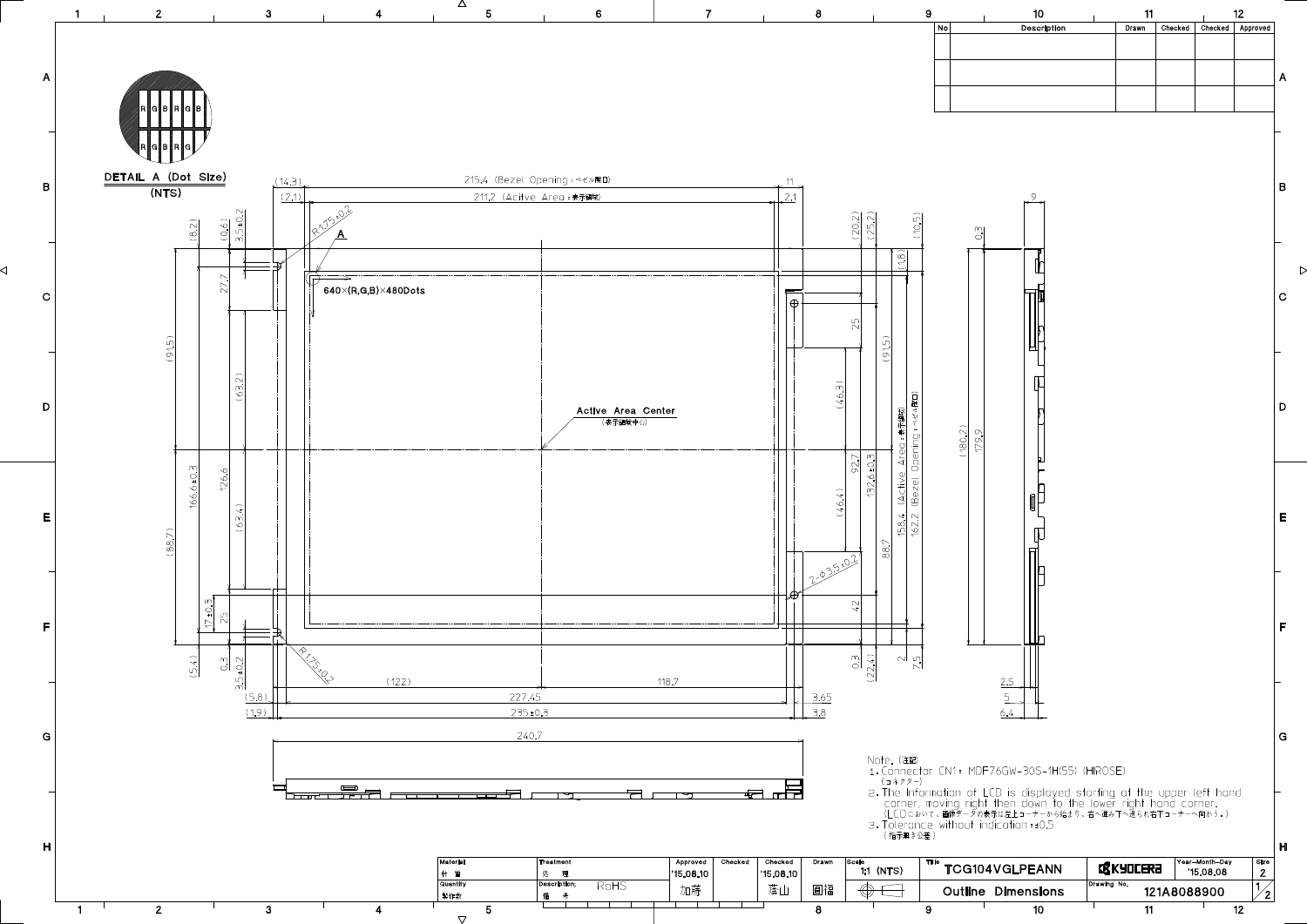

 $\nabla$ 

| ved<br>3.10 | <b>Checked</b> | Checked<br>$^{\prime}$ 15.08.10 | Drawn | Scale<br>1:1 | Title          | <b>TCG104VGLPEANN</b> | <b>EXKYOCERA</b> | Year-Month-Day<br>'15.08.08 | <b>Size</b><br>- - |
|-------------|----------------|---------------------------------|-------|--------------|----------------|-----------------------|------------------|-----------------------------|--------------------|
|             |                | 蔭山                              | 圓福    | W,           | <b>Outline</b> | <b>Dimensions</b>     | Drawing No.      | 121A8088900                 | 2                  |
|             |                |                                 |       |              |                | 10                    |                  | 12                          |                    |

 $\triangleright$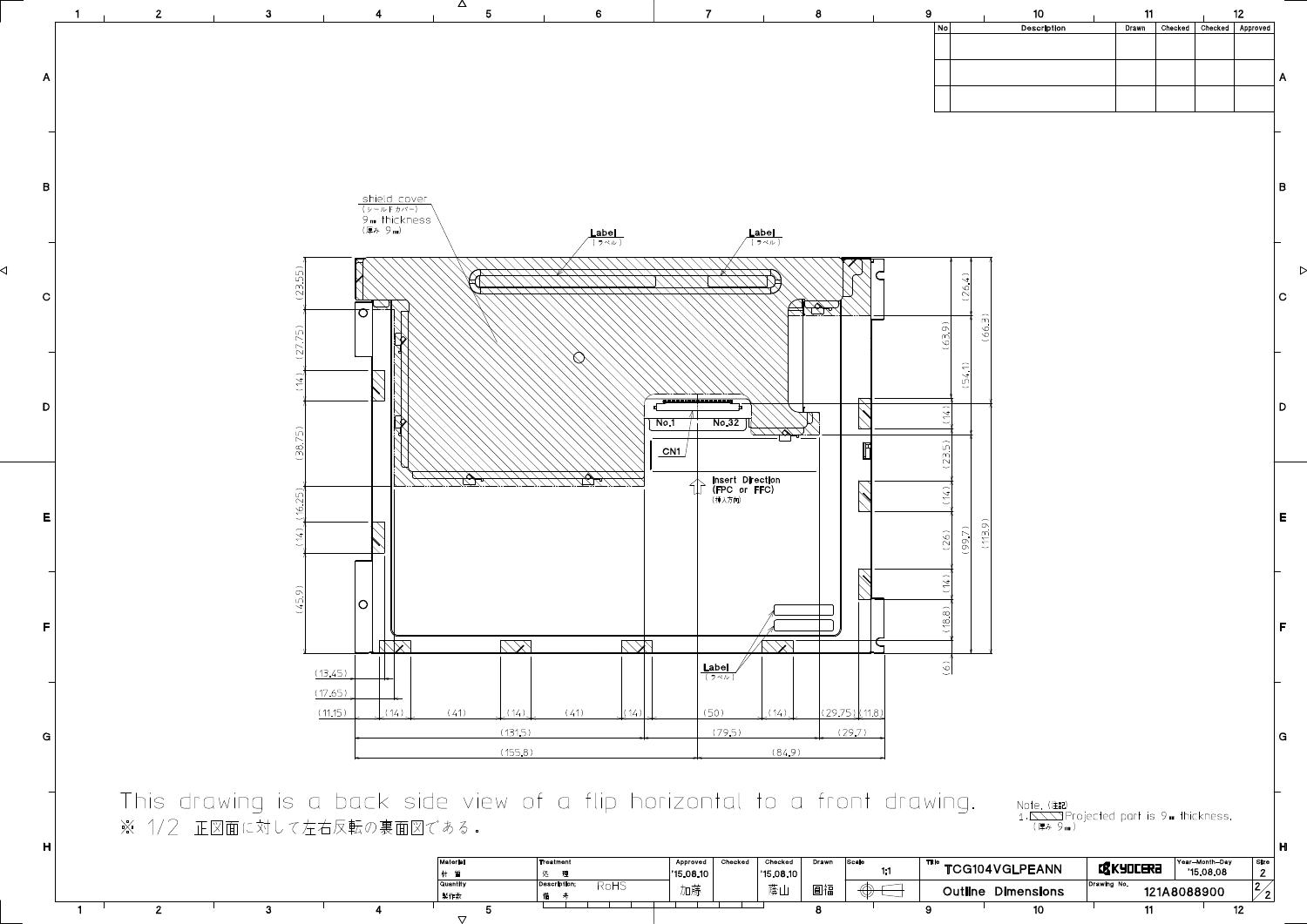| Spec No. | TQ3C-8EAF0-E2YAG56-00 |
|----------|-----------------------|
| Date     | September 21, $2016$  |

# KYOCERA INSPECTION STANDARD

# TYPE : TCG104VGLPEANN-AN60

KYOCERA DISPLAY CORPORATION

| Original                                  |          | Designed by $:$ Engineering dept. | Confirmed by $:QA$ dept. |          |           |
|-------------------------------------------|----------|-----------------------------------|--------------------------|----------|-----------|
| Issue Date                                | Prepared | Checked                           | Approved                 | Checked  | Approved  |
| Beptember 21, 2016   M. Koyama 7. Onodera |          |                                   | 4 Matsimoto              | K. Sugam | $\mu$ , 0 |

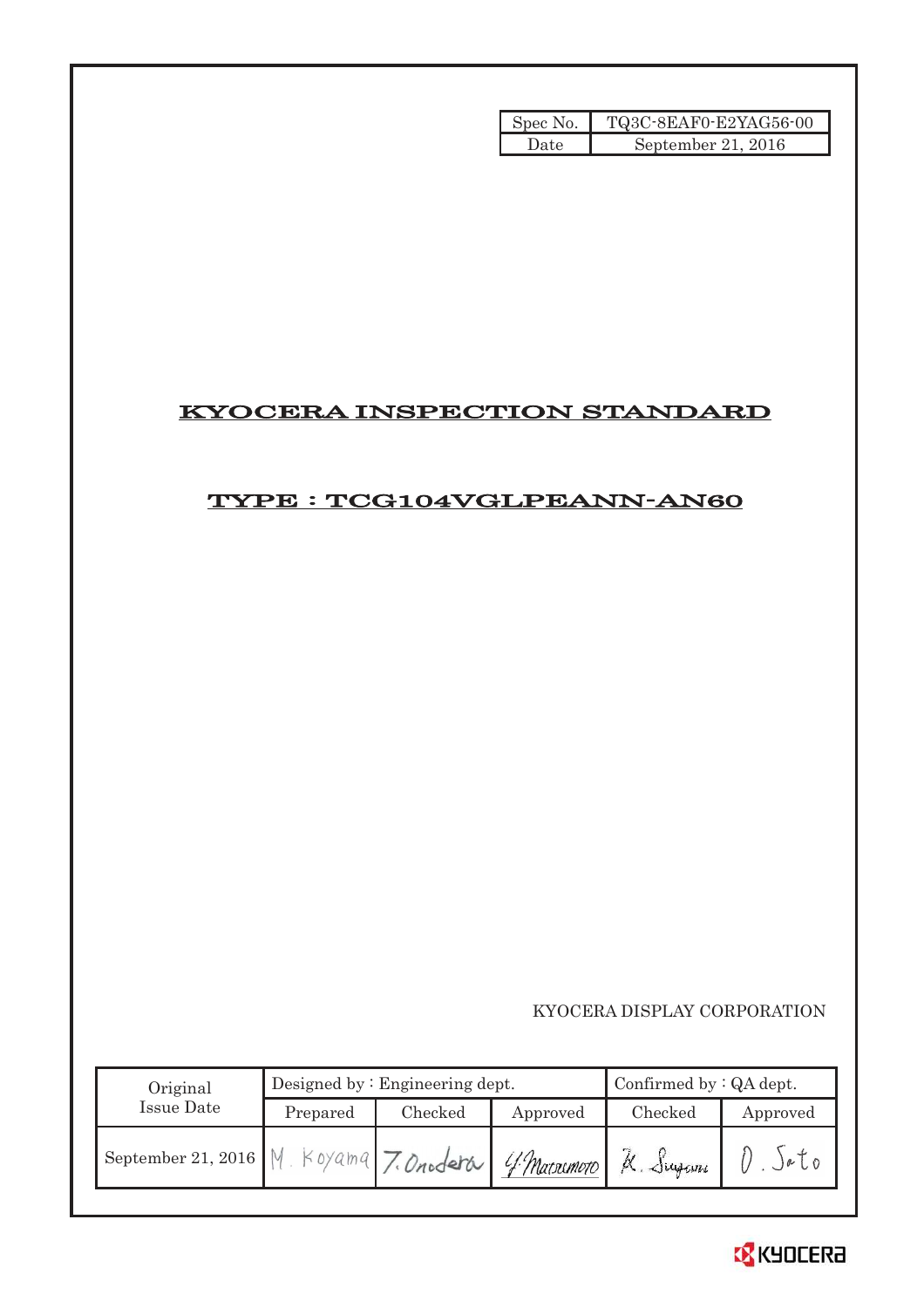| Spec No.              | Part No.            |  |
|-----------------------|---------------------|--|
| TQ3C-8EAF0-E2YAG56-00 | TCG104VGLPEANN-AN60 |  |

| Revision record  |             |          |  |                                                                       |                                      |                                |          |  |
|------------------|-------------|----------|--|-----------------------------------------------------------------------|--------------------------------------|--------------------------------|----------|--|
| $\rm{Date}$      |             |          |  | $\label{eq:obs:obs:resonance} \text{Designed by : Engineering dept.}$ |                                      | Confirmed by $\colon$ QA dept. |          |  |
|                  |             | Prepared |  | $\rm Checked$                                                         | ${\Large\bf Approved}$               | $\rm Checked$                  | Approved |  |
|                  |             |          |  |                                                                       |                                      |                                |          |  |
|                  |             |          |  |                                                                       |                                      |                                |          |  |
| ${\rm Rev. No.}$ | $\rm{Date}$ | Page     |  |                                                                       | $\label{eq:2} \textbf{Descriptions}$ |                                |          |  |
|                  |             |          |  |                                                                       |                                      |                                |          |  |
|                  |             |          |  |                                                                       |                                      |                                |          |  |
|                  |             |          |  |                                                                       |                                      |                                |          |  |
|                  |             |          |  |                                                                       |                                      |                                |          |  |
|                  |             |          |  |                                                                       |                                      |                                |          |  |
|                  |             |          |  |                                                                       |                                      |                                |          |  |
|                  |             |          |  |                                                                       |                                      |                                |          |  |
|                  |             |          |  |                                                                       |                                      |                                |          |  |
|                  |             |          |  |                                                                       |                                      |                                |          |  |
|                  |             |          |  |                                                                       |                                      |                                |          |  |
|                  |             |          |  |                                                                       |                                      |                                |          |  |
|                  |             |          |  |                                                                       |                                      |                                |          |  |
|                  |             |          |  |                                                                       |                                      |                                |          |  |
|                  |             |          |  |                                                                       |                                      |                                |          |  |
|                  |             |          |  |                                                                       |                                      |                                |          |  |
|                  |             |          |  |                                                                       |                                      |                                |          |  |
|                  |             |          |  |                                                                       |                                      |                                |          |  |
|                  |             |          |  |                                                                       |                                      |                                |          |  |
|                  |             |          |  |                                                                       |                                      |                                |          |  |
|                  |             |          |  |                                                                       |                                      |                                |          |  |
|                  |             |          |  |                                                                       |                                      |                                |          |  |
|                  |             |          |  |                                                                       |                                      |                                |          |  |
|                  |             |          |  |                                                                       |                                      |                                |          |  |
|                  |             |          |  |                                                                       |                                      |                                |          |  |
|                  |             |          |  |                                                                       |                                      |                                |          |  |
|                  |             |          |  |                                                                       |                                      |                                |          |  |
|                  |             |          |  |                                                                       |                                      |                                |          |  |
|                  |             |          |  |                                                                       |                                      |                                |          |  |
|                  |             |          |  |                                                                       |                                      |                                |          |  |
|                  |             |          |  |                                                                       |                                      |                                |          |  |
|                  |             |          |  |                                                                       |                                      |                                |          |  |
|                  |             |          |  |                                                                       |                                      |                                |          |  |
|                  |             |          |  |                                                                       |                                      |                                |          |  |
|                  |             |          |  |                                                                       |                                      |                                |          |  |
|                  |             |          |  |                                                                       |                                      |                                |          |  |
|                  |             |          |  |                                                                       |                                      |                                |          |  |
|                  |             |          |  |                                                                       |                                      |                                |          |  |

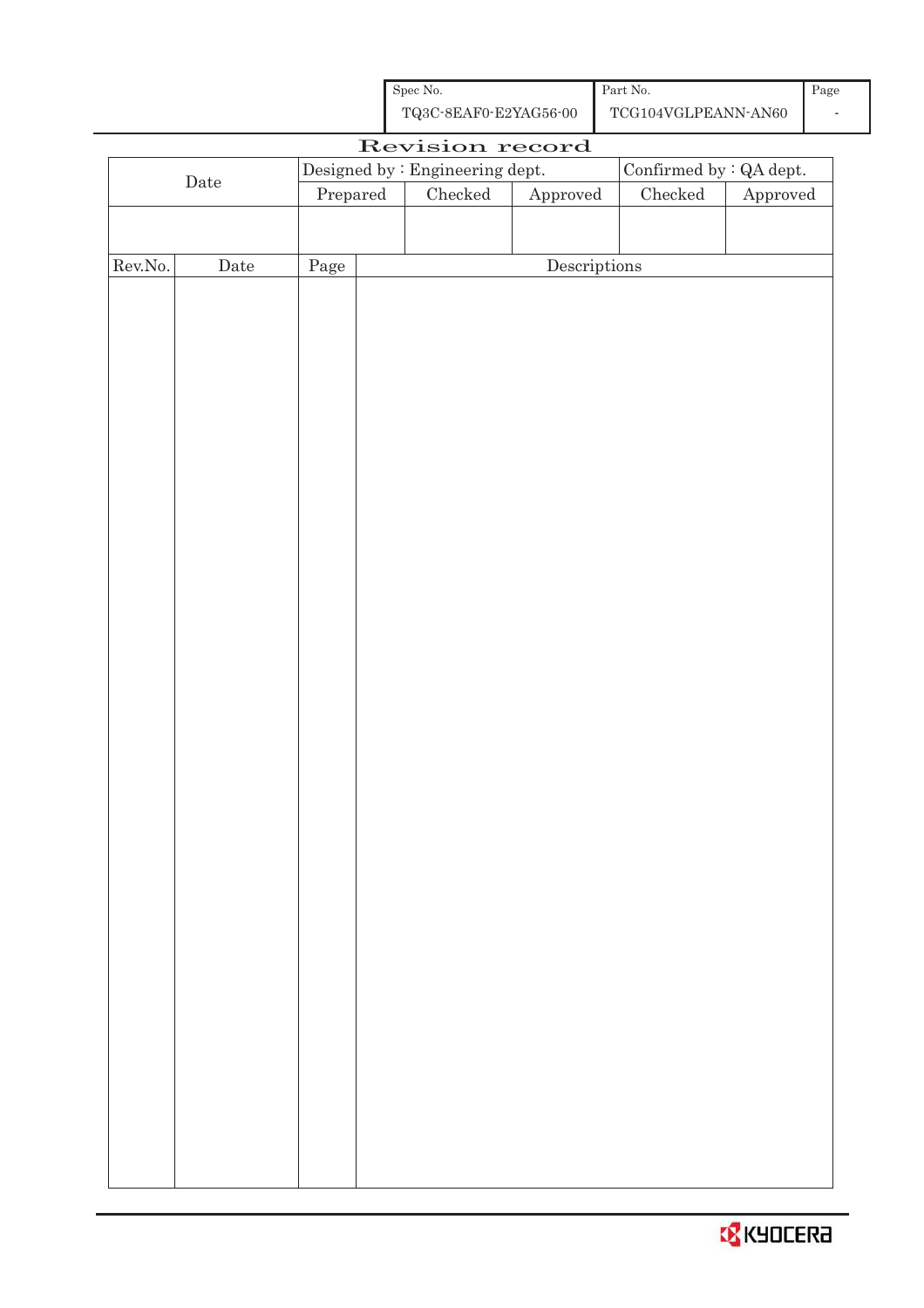# Page

# Visuals specification

| 1) Note |  |
|---------|--|
|---------|--|

|               |                                                                                                  | Note                         |                                                                  |  |  |  |  |  |
|---------------|--------------------------------------------------------------------------------------------------|------------------------------|------------------------------------------------------------------|--|--|--|--|--|
| General       | 1.<br>Customer identified anomalies not defined within this inspection standard shall be         |                              |                                                                  |  |  |  |  |  |
|               | reviewed by Kyocera, and an additional standard shall be determined by mutual consent.           |                              |                                                                  |  |  |  |  |  |
|               | This inspection standard about the image quality shall be applied to any defect within the<br>2. |                              |                                                                  |  |  |  |  |  |
|               | effective active area and shall not be applicable to outside of the area.                        |                              |                                                                  |  |  |  |  |  |
|               | 3.<br>Inspection conditions                                                                      |                              |                                                                  |  |  |  |  |  |
|               | Luminance                                                                                        |                              | $\div 500$ Lux min.                                              |  |  |  |  |  |
|               |                                                                                                  | Inspection distance          | $\approx 300$ mm.                                                |  |  |  |  |  |
|               | Temperature                                                                                      |                              | : 25 $\pm$ 5°C                                                   |  |  |  |  |  |
|               | Direction                                                                                        |                              | : Directly above                                                 |  |  |  |  |  |
| Definition of | Dot defect                                                                                       | Bright dot defect            | The dot is constantly "on" when power applied to the             |  |  |  |  |  |
| inspection    |                                                                                                  |                              | LCD, even when all "Black" data sent to the screen.              |  |  |  |  |  |
| item          |                                                                                                  |                              | Inspection tool: 5% Transparency neutral density filter.         |  |  |  |  |  |
|               |                                                                                                  |                              | Count dot: If the dot is visible through the filter.             |  |  |  |  |  |
|               |                                                                                                  |                              | Don't count dot: If the dot is not visible through the           |  |  |  |  |  |
|               |                                                                                                  |                              | filter.                                                          |  |  |  |  |  |
|               |                                                                                                  |                              | GBRGB<br>There is an electrode in the middle of the dot          |  |  |  |  |  |
|               |                                                                                                  |                              | $RG$ $RG$ $RG$ $RG$<br>and one dot is shown in the left drawing. |  |  |  |  |  |
|               |                                                                                                  |                              | RGBRGBRGB<br>$<$ dot drawing $>$                                 |  |  |  |  |  |
|               |                                                                                                  | Black dot defect             | The dot is constantly "off" when power applied to the            |  |  |  |  |  |
|               |                                                                                                  |                              | LCD, even when all "White" data sent to the screen.              |  |  |  |  |  |
|               |                                                                                                  |                              | Similar size compared to bright dot.                             |  |  |  |  |  |
|               | White dot                                                                                        |                              | Pixel works electrically, however, circular/foreign              |  |  |  |  |  |
|               | (Circular/foreign                                                                                |                              | particle makes dot appear to be "on" even when all               |  |  |  |  |  |
|               | particle)                                                                                        |                              | "Black" data is sent to the screen.                              |  |  |  |  |  |
|               |                                                                                                  | Adjacent dot                 | Adjacent dot defect is defined as two or more bright dot         |  |  |  |  |  |
|               |                                                                                                  |                              | defects or black dot defects.                                    |  |  |  |  |  |
|               |                                                                                                  |                              |                                                                  |  |  |  |  |  |
|               |                                                                                                  |                              | RGBRGBR                                                          |  |  |  |  |  |
|               |                                                                                                  |                              | $R$ G $B$ R $G$ B $R$ G $B$<br>dot defect                        |  |  |  |  |  |
|               |                                                                                                  |                              | RGBRGBRGB                                                        |  |  |  |  |  |
|               | External                                                                                         | Bubble, Scratch,             | Visible operating (all pixels "Black" or "White") and non        |  |  |  |  |  |
|               | inspection                                                                                       | Foreign particle             | operating.                                                       |  |  |  |  |  |
|               |                                                                                                  | (Polarizer, Cell, Backlight) |                                                                  |  |  |  |  |  |
|               |                                                                                                  | Appearance inspection        | Does not satisfy the value at the spec.                          |  |  |  |  |  |
|               |                                                                                                  |                              |                                                                  |  |  |  |  |  |
|               | Definition of circle size<br>Definition                                                          |                              | Definition of linear size                                        |  |  |  |  |  |
|               | of size                                                                                          |                              |                                                                  |  |  |  |  |  |
|               |                                                                                                  |                              |                                                                  |  |  |  |  |  |
|               |                                                                                                  |                              |                                                                  |  |  |  |  |  |
|               |                                                                                                  |                              |                                                                  |  |  |  |  |  |
|               |                                                                                                  | $d = (a + b)/2$              |                                                                  |  |  |  |  |  |
|               |                                                                                                  |                              |                                                                  |  |  |  |  |  |